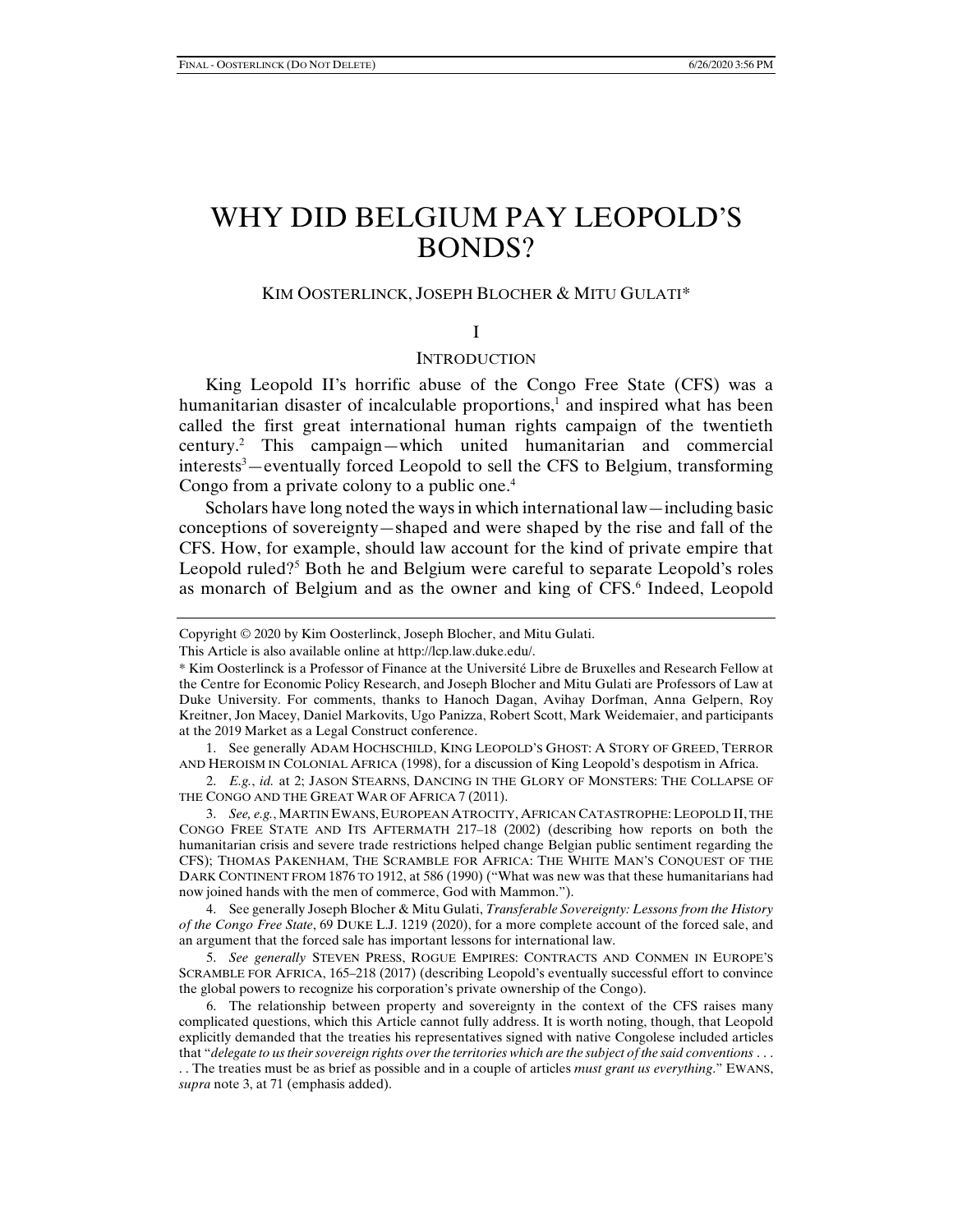pursued the colony in his private capacity precisely *because* Belgium did not want a colony of its own,<sup>7</sup> and he governed it like private property, refusing to reveal even the most basic information about his rule.<sup>8</sup> How complicit was the international law community in effectively recognizing a private sovereignty that merged the roles of sovereign and proprietor?<sup>9</sup>

That legal recognition, in turn, helped to construct—or at least enable certain kinds of markets. Much has been written about "red rubber," and the ways in which Leopold's voracious pursuit of wealth ruined millions of Congolese lives.<sup>10</sup> How many lives were lost, and who actually reaped the benefits, remain topics of scholarly and public debate.11 But markets also enabled the horrors in the CFS in a more direct but less recognized way: they provided the funds—via the sovereign debt markets—to establish and run the country in the first place. Especially in the early years, Leopold relied heavily on bond markets to finance his sovereign enterprise; when Belgium acquired the colony in 1908, it also acquired—or at least paid—the CFS bonds.12 The question that interests us has to do with the willingness of the markets to fund Leopold's genocidal enterprise.

Under the doctrine of odious debts,<sup>13</sup> one might expect the CFS debts to be a prime candidate for repudiation: the debts were clearly undertaken without the consent, and indeed to the detriment, of the Congolese people, and were used to enrich Leopold himself. And yet there seems to have been no realistic

 10. *See generally* EDMUND D. MOREL, RED RUBBER: THE STORY OF THE RUBBER SLAVE TRADE FLOURISHING ON THE CONGO IN THE YEAR OF GRACE 1906 (1907) (providing a contemporary report of King Leopold's wealth-driven atrocities in the Congo, and its effect on the millions in the region).

 11. *See*, *e.g.*, HOCHSCHILD, *supra* note 1, at 225–26 (noting the difficulty of the "historical detective work" necessary to estimate a true figure of lives lost during the CFS).

 <sup>7.</sup> *See* PRESS, *supra* note 5, at 84 (noting King Leopold's wish to expand Belgium's control, and the domestic opposition he faced).

 <sup>8.</sup> As King Leopold II said before handing over the colony in November 1908, "I will give them my Congo, but they have no right to know what I have done there!" ROGER ANSTEY, KING LEOPOLD'S LEGACY: THE CONGO UNDER BELGIAN RULE 1908-1960, at 272 (1996). *See also* HOCHSCHILD, *supra*  note 1, at 258 (stating that, in King Leopold's words, the CFS was "not beholden to anyone except to its founder . . . . No one ha[d] the right to ask for its accounts").

 <sup>9.</sup> *See, e.g.*, MARTTI KOSKENNIEMI, THE GENTLE CIVILIZER OF NATIONS: THE RISE AND FALL OF INTERNATIONAL LAW 1870-1960, at 155–56 (2002) ("Perhaps the most striking effort to create European sovereignty—and the greatest disappointment about the civilizing mission—can be gleaned in the story of the 'Independent State of the Congo,' created in 1884-85 in part by the private activity of King Léopold II of the Belgians and in part by the concerted action of European powers."); CARL SCHMITT, THE *NOMOS* OF THE EARTH IN THE INTERNATIONAL LAW OF *JUS PUBLICUM EUROPAEUM* 214–26 (G.L. Ulmen trans., Telos Press 2003) (1950) (using the CFS to illustrate the disintegration of a spatial legal order).

 <sup>12.</sup> Robert Harms, *King Leopold's Bonds*, *in* THE ORIGINS OF VALUE: THE FINANCIAL INNOVATIONS THAT CREATED MODERN CAPITAL MARKETS 343, 357 (William N. Goetzman & K. Geet Rouwenhorst eds., 2005).

 <sup>13.</sup> *See* JEFF KING, THE DOCTRINE OF ODIOUS DEBTS IN INTERNATIONAL LAW: A RESTATEMENT 125 (2016) (summarizing governments' ability to repudiate subjugation debts—those whose purpose is actively hostile to the major interests of the population of the debtor state).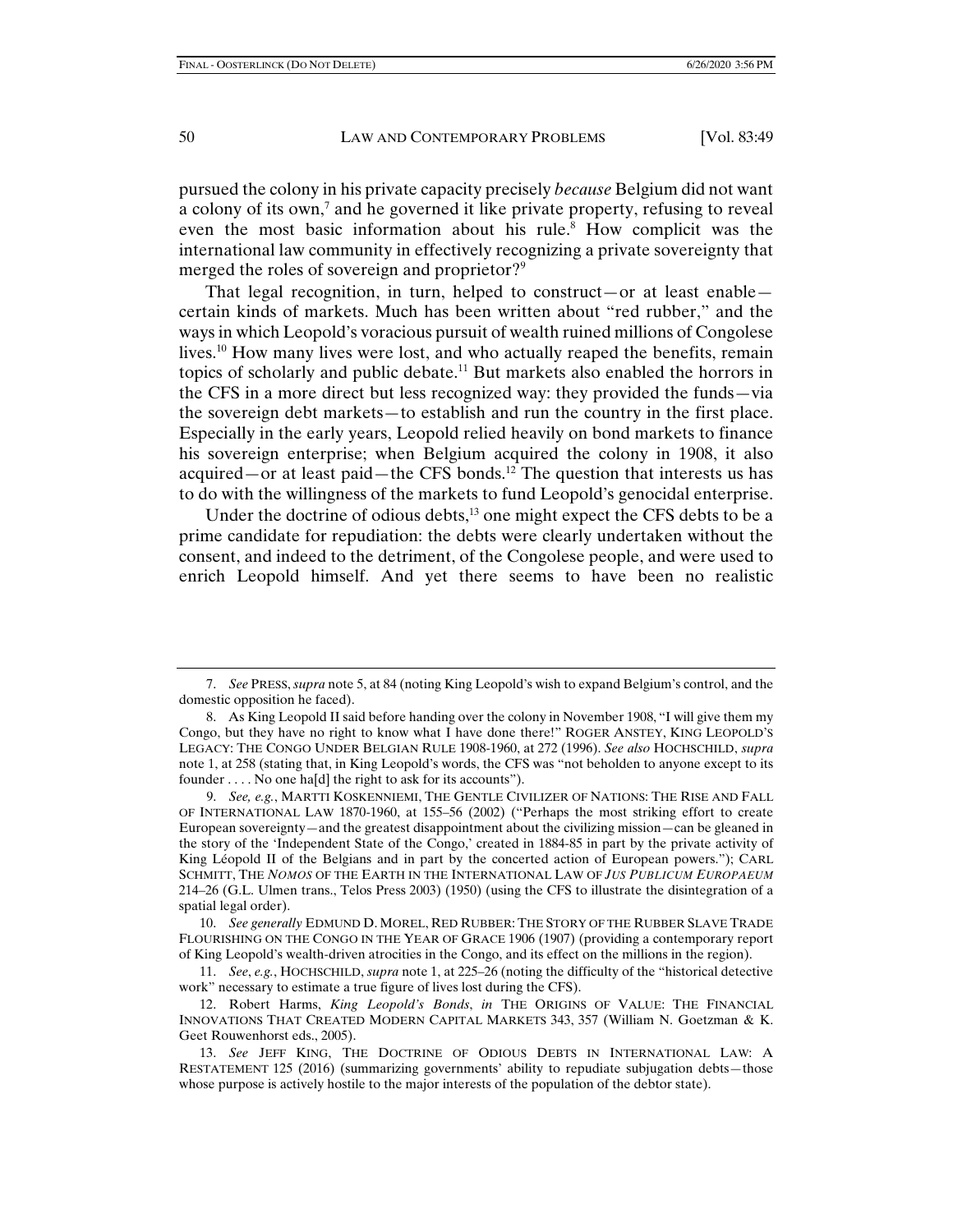consideration of this possibility, as we discuss in more detail in a separate paper investigating the contemporary scholarly, political, and legal debates.<sup>14</sup>

But what about the markets themselves? An age-old question at the intersection of law, markets, and ethics is whether markets, even in the absence of legal sanctions, constrain certain types of bad behavior.15 In the equity context, there is a large body of empirical research asking whether so-called sin securities (for example, stocks in tobacco, gambling, and alcohol companies) suffer a market penalty. Some scholars find that they do.<sup>16</sup> The reason for the penalty, scholars conjecture, is at least in part that enough investors care about the ethics of their investments to impose a price penalty on the companies in question.17 That question is particularly salient in the case of sovereigns, given that there are few formal legal constraints on sovereigns doing bad things to their own people.18

Our goal in this Article is to use King Leopold's reign—as sinful as they come, and eventually recognized as such—to measure the market penalty for sin in the sovereign borrowing markets. In particular, we focus on the prices and yields to maturity  $(YTMs)^{19}$  on the loans issued by King Leopold on behalf of the CFS between 1885 and 1908. Data on that borrowing implicates two related questions about despotic sovereign borrowing. The first question is whether, once the despotism is revealed to the public, the markets begin to penalize the borrower. The second is whether the successor government to the despot receives a market reward for paying those creditors who funded the despot.

The answers to these questions, in turn, may have much to tell us about law and, in particular, the doctrine of odious debts. On the one hand, a market penalty for sinful bonds might be taken as evidence of the doctrine's existence: perhaps it signals concern that the debts will be repudiated by a successor. On

 <sup>14.</sup> Joseph Blocher, Kim Oosterlinck & Mitu Gulati, *King Leopold's Bonds and the Mystery of Odious Debts*, 60 VA. J. INT'L L. (forthcoming 2020).

 <sup>15.</sup> See, for example, FREDERICK SCHAUER, THE FORCE OF LAW (2015); Robert C. Hughes, *Would Many People Obey Non-Coercive Law?*, 9 JURIS. 361 (2018), for discussions on whether society may constrain conduct without legal sanctions.

 <sup>16.</sup> *E.g.,* Stefano Collonello, Giuliano Curatola & Alessandro Gioffre, *Pricing Sin Stocks: Ethical Preferences vs. Risk Aversion*, 118 EUR. ECON. REV. 69 (2019); William Ming Yang Cheng & Desmond Lam, *Comparing the Price of Sin: Abnormal Returns of Cross-Listed Gaming Stocks in the Hong Kong and US Markets*, 45 INT'L J. HOSPITALITY MGMT. 73 (2015); Robert B. Durand, SzeeKee Koh & Paul L. Tan, *The Price of Sin in the Pacific Basin* 21 PAC. BASIN FIN. J. 899 (2013); Frank J. Fabozzi, K.C. Ma & Becky J. Oliphant, *Sin Stock Returns*, 35 J. PORTFOLIO MGMT. 82 (2008); Julie M. Salaber, *The Determinants of Sin Stock Returns: Evidence on the European Markets*, (2007 draft), https:// papers.ssrn.com/sol3/papers.cfm?abstract\_id=1071746 [https://perma.cc/N783-SSS2].

 <sup>17.</sup> *E.g.,* Harrison G. Hong & Marcin Kacperczyk, *The Price of Sin: The Effect of Social Norms on Markets*, 93 J. FIN. ECON. 15 (2009); Harrison G. Hong & Leonard Kostovetsky, *Red and Blue Investing: Value and Finance*, 103 J. FIN. ECON. 1 (2012).

 <sup>18.</sup> Ugo Panizza, Federico Sturzenegger & Jeromin Zettelmeyer, *The Economics and Law of Sovereign Debt and Default*, 47 J. ECON. LITERATURE 651 (explaining that the primary constraints on opportunistic defaults by sovereign debtors have long been non legal).

 <sup>19.</sup> YTM represents the total return a bond will provide on its purchase price if held to maturity, expressed as an annual rate. This calculation provides a standard measure to gauge the returns of fixedincome securities with differing expiries. *See* ZVI BODIE, ALEX KANE & ALAN J. MARCUS, INVESTMENTS AND PORTFOLIO MANAGEMENT 479 (9th ed. 2011).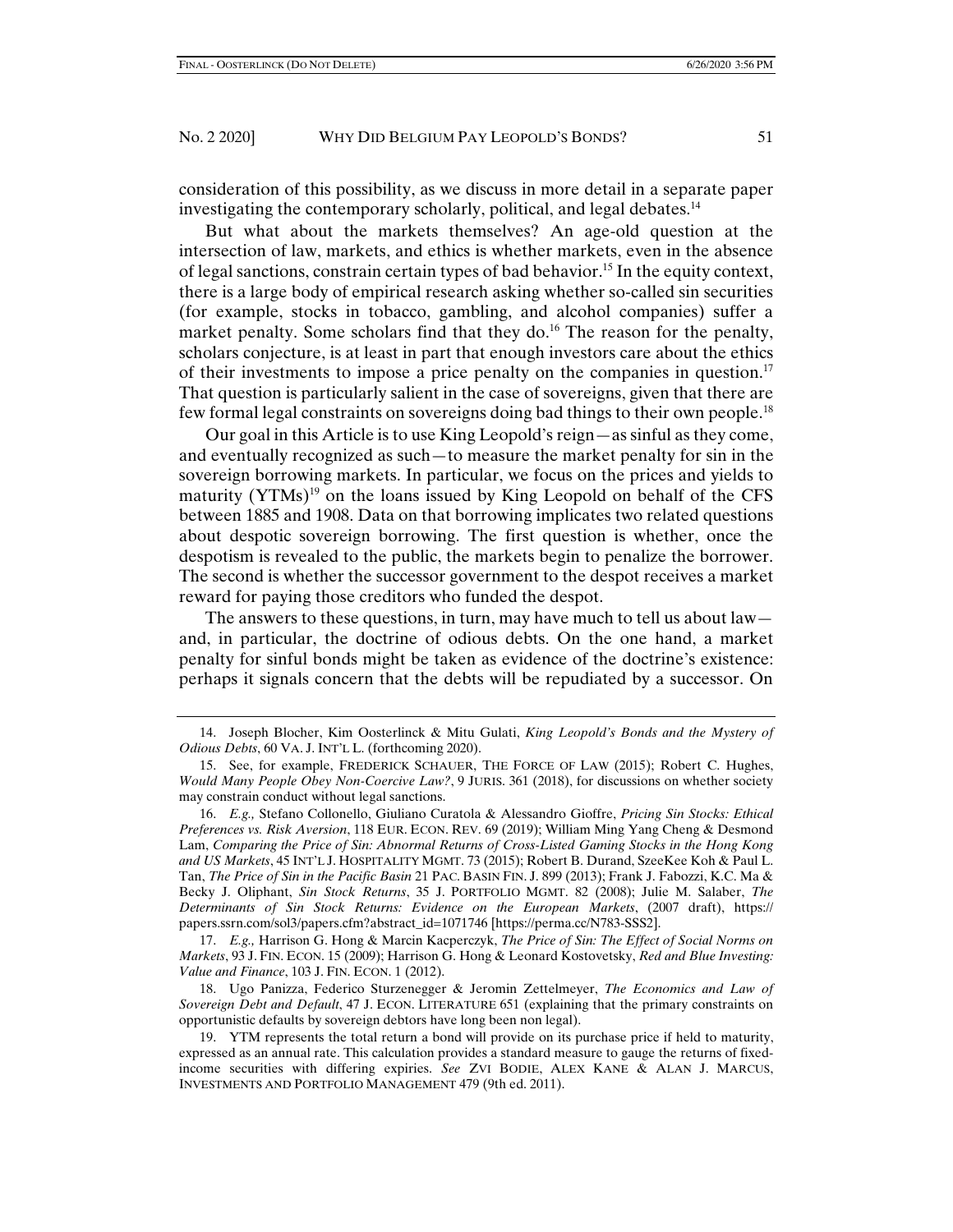the other hand, if successor governments receive market rewards for paying despots' debts, that may help explain why the doctrine is so hard to observe in practice—after all, the legal rights it creates are in the nature of an option, the exercise of which might not have sufficient value. Perhaps Belgium *could* have legally repudiated the debts, but had political or even moral reasons not to. This exemplifies a tough evidentiary problem for advocates of the odious debt doctrine, since the standard definition of customary international law requires evidence of nations following a rule out of a sense of legal obligation.<sup>20</sup> If nations have no financial incentive to repudiate, the market will effectively hide any evidence of the legal rule.<sup>21</sup>

To examine whether markets penalized King Leopold II's despotism or rewarded Belgium for honoring the CFS bonds, this Article proceeds in five parts. Part II explains how sovereign debt markets may respond to despotism or incentivize payment of sinful debts using two contemporary examples. Part III describes prior research on the late nineteenth and early twentieth century debts of colonies (of which the CFS bonds are a part) and describes the Article's dataset. Part IV analyzes the data and finds that sovereign debt markets neither penalized the CFS bonds once King Leopold's despotism was uncovered, nor rewarded Belgium for continuing to honor the bonds after purchasing the CFS. Part V concludes.

## II

### MARKET RESPONSES TO DESPOTIC SOVEREIGNS

To explicate the relevance of this inquiry, we begin with two contemporary and familiar examples: Venezuela in 2017 and South Africa in 1994, which neatly map onto the two questions we raised earlier. The first involves the markets' treatment of despotic borrowers; the second involves the incentives of sovereigns to pay sinful debts.

## A. Sovereign Sin Penalties: Venezuela 2017

On May 26, 2017, Harvard economist and former Venezuelan Finance Minister Ricardo Hausmann penned an op-ed titled "Venezuela's Hunger Bonds."22 The article urged investors to consider the humanitarian crisis in Venezuela; one that was being exacerbated by the Venezuelan government's decision to pay coupons on its foreign debt obligations instead of purchasing

 <sup>20.</sup> *See* Curtis A. Bradley & Mitu Gulati, *Withdrawing from International Custom*, 120 YALE L.J. 202, 209 (2010) ("The standard definition of CIL [customary international law] is that it arises from the practices of nations followed out of a sense of legal obligation. Under this account, there are two elements to CIL: an objective state-practice element and a subjective sense-of-legal-obligation (or opinio juris) element.") (internal citations omitted).

 <sup>21.</sup> We are grateful to the symposium participants for an engaging discussion on this point.

 <sup>22.</sup> Ricardo Hausmann, *Venezuela's Hunger Bonds*, PROJECT SYNDICATE (May 26, 2017), https://www.project-syndicate.org/commentary/maduro-venezuela-hunger-bonds-by-ricardo-hausmann-2017-05 [https://perma.cc/BU7T-T532].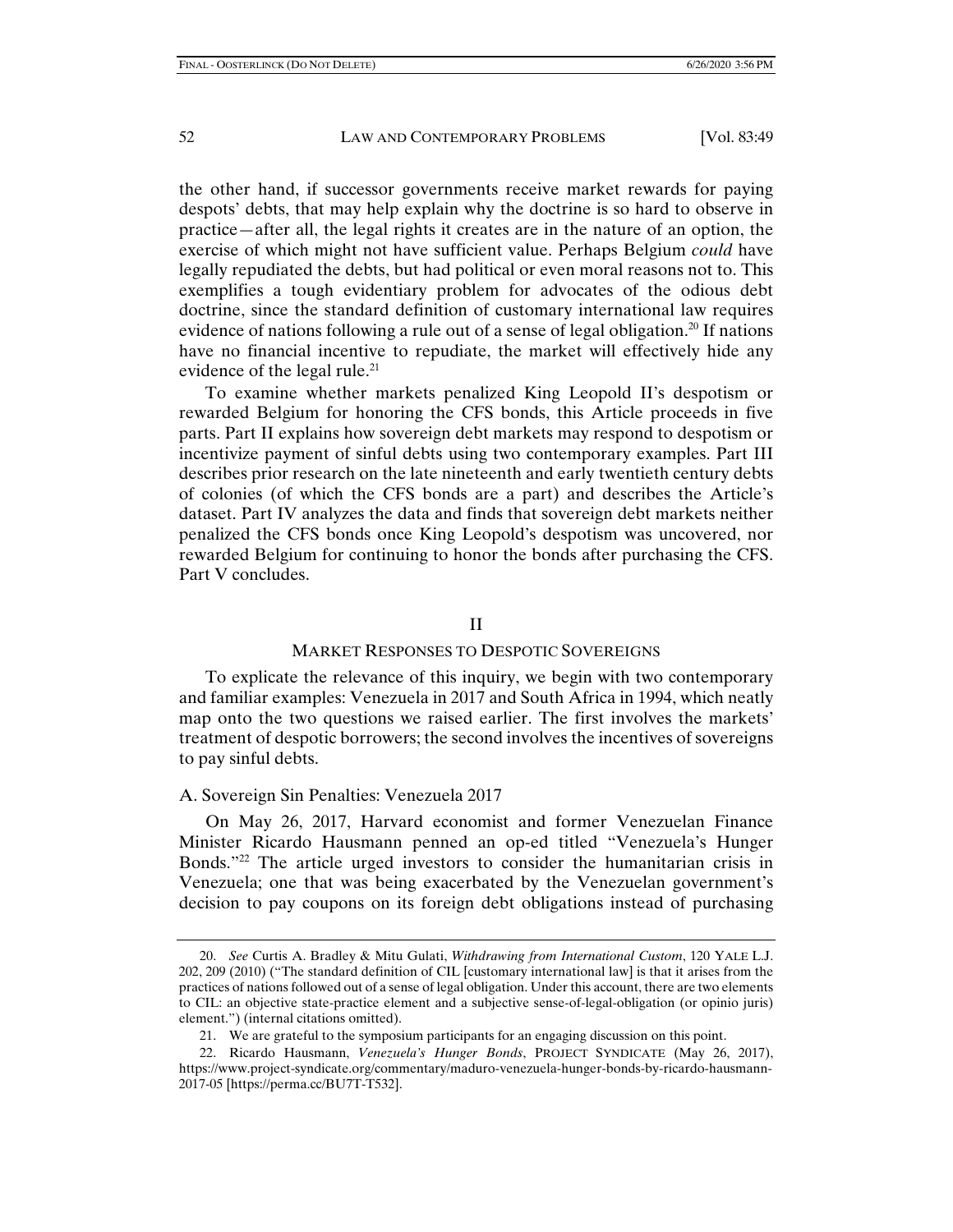vitally necessary medicine and food for its people. The support that foreign bond investors were providing the Maduro government in Venezuela, Hausmann argued, had become a proximate cause of the crisis in that country. Hausmann appealed to the moral sentiments of investors, asking that they move their investments to less harmful settings.23

Roughly around the same time, news came out that Goldman Sachs had purchased \$2.8 billion in bonds of the Venezuelan state-owned oil company, Petroleos de Venezuela (PDVSA), on May 23rd, just a few days prior to the publication of Hausmann's op-ed.<sup>24</sup> The purchase had been made at thirty-one cents on the dollar for a total price of \$865 million, an exceptionally deep discount from the face value of the bonds.<sup>25</sup> This was, in a sense, precisely the type of investment that Hausmann had pleaded with Wall Street not to make. Media reacted with outrage at the news of Goldman Sachs's behavior and started referring to the PDVSA bond as the "Hunger Bond."26

The bond became a pariah. None of the big investors would touch it, which meant that the small investors did not want it either. The bond YTM rose almost 500 basis points within the first five days from when the media storm broke and Goldman Sachs lost almost \$50 million in the market value of its new asset (in addition to not being able to unload it).<sup>27</sup> Two years later, in late 2019, the Hunger Bond still trades at a significant discount to other similar Venezuelan bonds.<sup>28</sup>

The story of the Hunger Bond raises the question of whether the bond markets have reacted similarly in other situations, penalizing obviously sinful borrowing by sovereigns. That question is so important because there are relatively few formal legal constraints on unethical or sinful sovereign borrowing. Scholars and activists have been arguing for years that a doctrine of odious debts should be recognized by the international community, $29$  but those efforts have generally failed. To the extent social disapproval can work to substitute for the

 <sup>23.</sup> *Id.*

 <sup>24.</sup> Jana Kasperkevic, *What You Need to Know about Venezuela's 'Hunger Bonds'*, MARKETPLACE (May 31, 2017), https://www.marketplace.org/2017/05/31/what-you-need-know-about-venezuela-shunger-bonds/ [https://perma.cc/F5U2-3TSQ].

 <sup>25.</sup> *Id.*

 <sup>26.</sup> *See, e.g.*, Kejal Vyas et al., *Goldman Sachs Under Fire for Venezuela Bond Deal*, WALL ST. J. (May 30, 2017), https://www.wsj.com/articles/goldman-sachs-under-fire-for-venezuela-bond-deal-1496 100583 [https://perma.cc/EVC5-52SQ]; Opinion, *Banks Are Right to Shun Venezuela's Hunger Bonds*, FIN. TIMES (Aug. 11, 2017), https://www.ft.com/content/0490f1e8-7e83-11e7-ab01-a13271d1ee9c [https://perma.cc/Z5F6-PS8F].

 <sup>27.</sup> See generally Mitu Gulati & Ugo Panizza, *The Hausmann-Gorky Effect*, J. BUS. ETHICS (forthcoming 2019), https://link.springer.com/article/10.1007/s10551-019-04132-9 [https://perma.cc/ 9M3L-LRMP], for a detailed discussion of the market response to the Hunger Bond revelations.

 <sup>28.</sup> Mark Weidemaier & Mitu Gulati, *The Puzzling Pricing of Venezuelan Bonds*, CREDITSLIPS (Oct. 5, 2019, 3:32 PM), https://www.creditslips.org/creditslips/2019/10/the-puzzling-pricing-ofvenezuelan-sovereign-bonds.html [https://perma.cc/Q4CA-FMPN].

 <sup>29.</sup> *See generally* Michael Kremer & Seema Jayachandran, *Odious Debts*, 96 AM. ECON. REV. 82 (2006); Ricardo Hausmann & Ugo Panizza, *Odiousness Ratings for Public Debt*, PROJECT SYNDICATE (Aug. 30, 2017), https://www.project-syndicate.org/commentary/odiousness-ratings-public-debt-byricardo-hausmann-and-ugo-panizza-2017-08?barrier=accesspaylog [https://perma.cc/HB9A-8Z2G].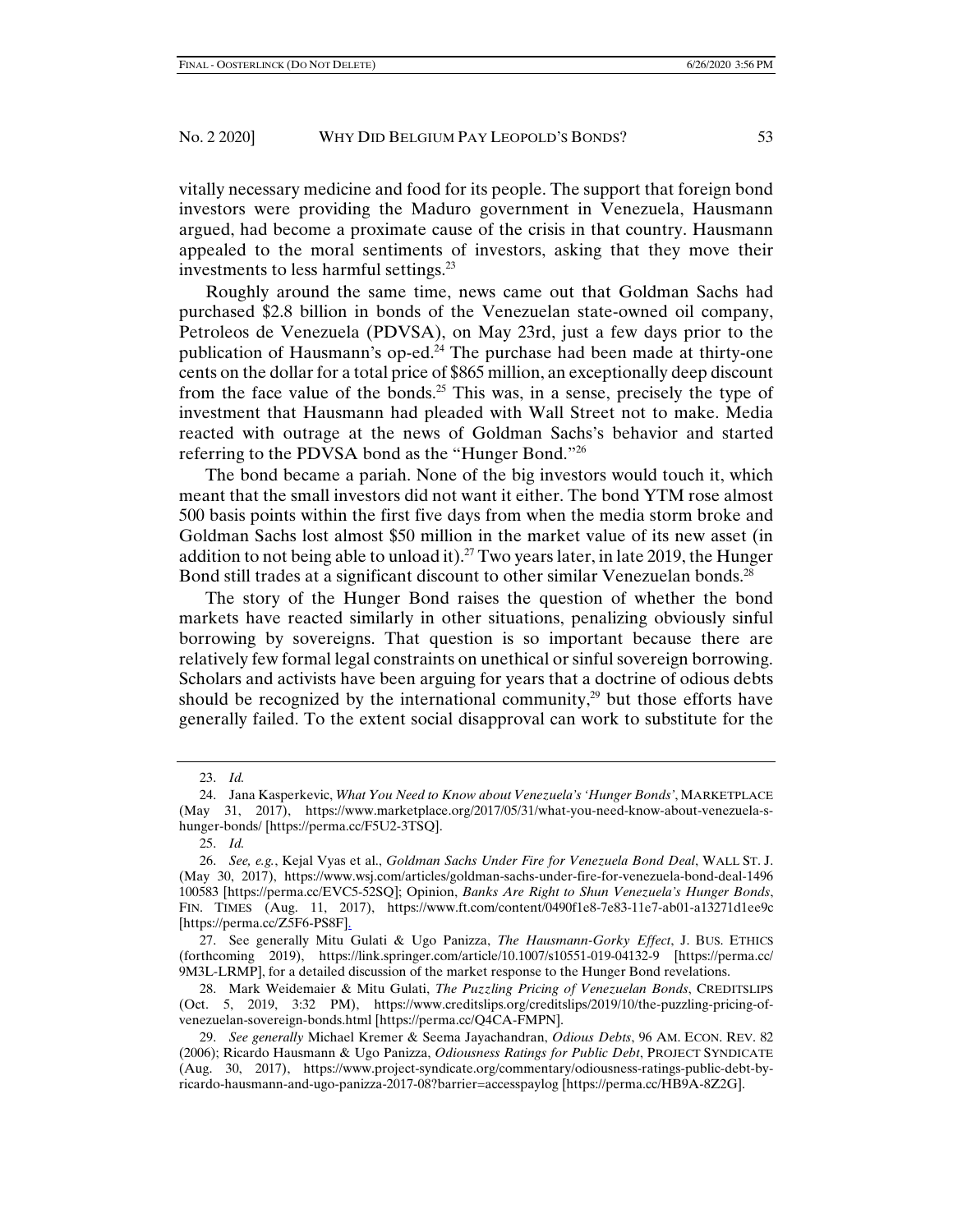absence of a legal regime, perhaps this can be a useful tool for activists seeking to limit market support for regimes such as the current one in Caracas. Knowing the history of when and why social approval has either worked or not to impose a market penalty on bad sovereigns is important for anyone seeking to utilize this strategy.

With respect to sovereign bonds, some studies have found that markets impose a YTM penalty on bonds that were either issued by despotic governments or whose proceeds were used for ill purposes.<sup>30</sup> Most directly comparable to the Hunger Bond is the story told by economic historians Collet and Oosterlinck. They find that, in 1906, when the Russian Tsar issued a bond for which he had failed to obtain appropriate legislative approvals, the Tsar's actions were severely criticized in the European press and the market imposed a significant penalty on the bond issuances. $31$  In a different article, Collet investigates the treatment of certain Spanish bonds backed by Cuban resources, whose proceeds had been used to put down the Cuban independence movement.<sup>32</sup> She finds that, in the wake of the Spanish-American War, the markets imposed a steep discount on these particular bonds as compared to the other Spanish bonds whose proceeds were presumably used for more mundane purposes. $33$  In another article, Oosterlinck finds that the bonds issued by the Nazi-supported government of Vichy France traded at a discount to bonds issued by France's prior legitimate government.<sup>34</sup>

These findings return us to the story at the heart of this Article: that of the CFS. At the start of his venture in the CFS in the 1880s, Leopold claimed that his motives were benevolent and that he wanted to eradicate Arab slavery and bring civilization and free trade to the natives.<sup>35</sup> Some might even have believed him. But by 1904 at the very latest,<sup>36</sup> Leopold had been revealed to be the overlord of a regime that put profit above any humanitarian concerns (or constraints, for that matter).<sup>37</sup> Relevant for our purposes is the fact that Leopold issued debt all

 37. *See* EWANS, *supra* note 3, at 193 (quoting reformer and diplomat Roger Casement to the effect that "[t]he root of the evil lies in the fact that the government of the Congo is above all a commercial trust, that everything is orientated towards commercial gain"); *see also* PAKENHAM, *supra* note 3, at 661

 <sup>30.</sup> More tangentially, there are a handful of papers investigating whether investors reward socially responsible sovereigns with lower YTM. *E.g.,* Gunther Capelle-Blachard et al., *Sovereign Bond Yield Spreads and Sustainability: An Empirical Analysis of OECD Countries*, 98 J. BANKING & FIN. 156 (2019); Bastien Drut, *Sovereign Bonds and Socially Responsible Investment*, 92 J. BUS. ETHICS 131 (2010).

 <sup>31.</sup> Stephanie Collet & Kim Oosterlinck, *Denouncing Odious Debts*, 160 J. BUS. ETHICS 205, 217– 18 (2019).

 <sup>32.</sup> *See generally* Stephanie Collet, *The Financial Penalty for "Unfair" Debt: The Case of Cuban Bonds at the Time of Independence*, 17 EUR. REV. ECON. HIST. 364 (2013).

 <sup>33.</sup> *Id.* at 385.

 <sup>34.</sup> Kim Oosterlinck, *The Bond Market and the Legitimacy of Vichy France*, 40 EXPLORATIONS ECON. HIST. 326, 342–43 (2003).

 <sup>35.</sup> *See generally* EWANS, *supra* note 3, at 84–108 (describing Leopold's eventually successful campaign to gain international recognition for his sovereign control of the Congo with the stated goals of ending the slave trade and bringing civilization and free trade to the region).

 <sup>36.</sup> *See generally* Blocher, Oosterlinck & Gulati, *supra* note 14 (exploring the timeline of the public understanding of Leopold's motivations in the CFS).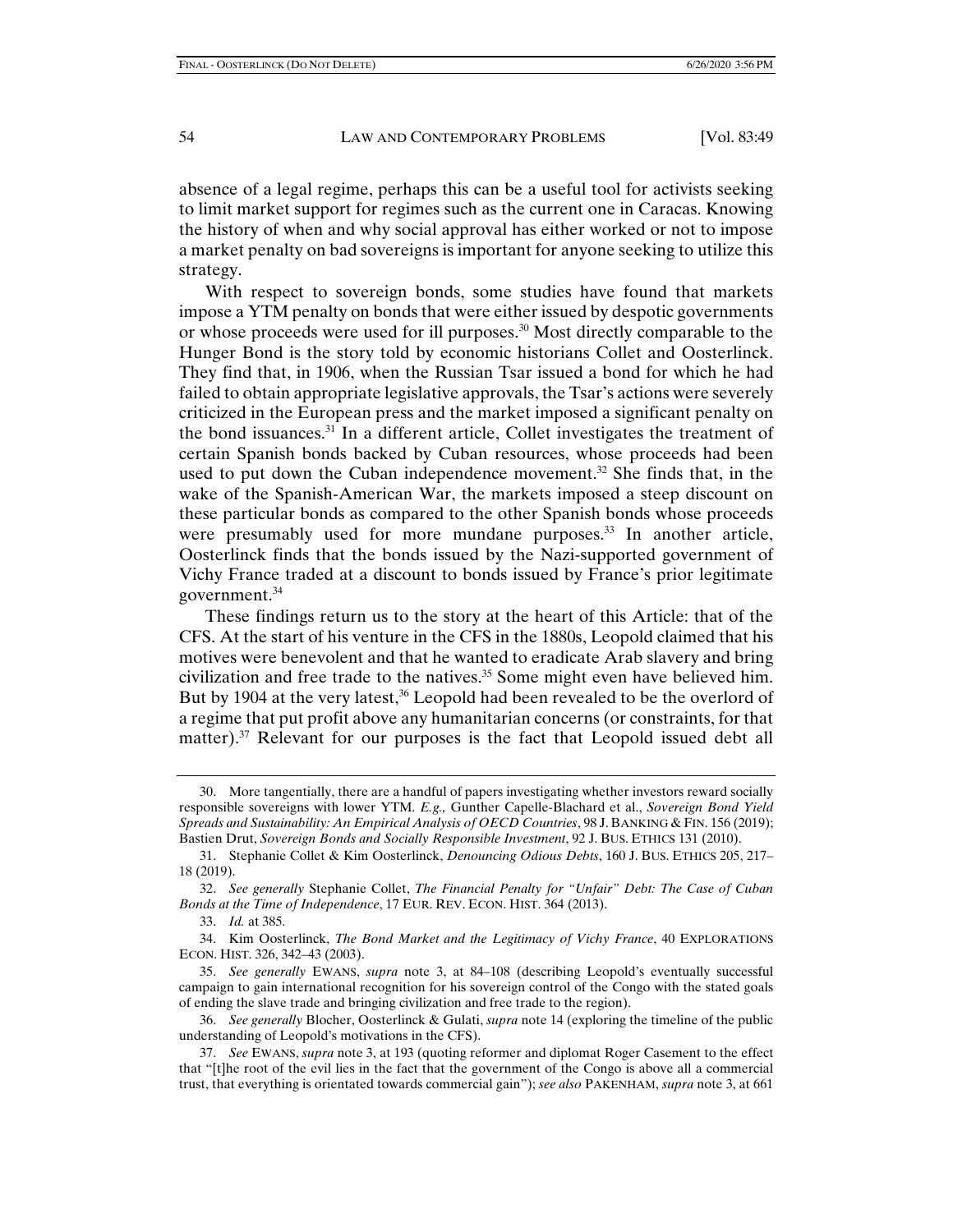through this period. This means that there are bonds that he issued in his early years (when the markets might have thought they were supporting a humanitarian venture) and those from the later years (when the venture had been revealed to be genocidal). Comparing the prices and YTMs on those bonds can give us a sense of whether the markets penalized the sinful bonds, as they did with the Hunger Bond in Venezuela and with the other despotic regimes analyzed.

## B. Successor Rewards: South Africa 1994

In 1994, after years of internal struggle and widespread international condemnation, the apartheid government of South Africa was finally on its way out. The apartheid government had racked up nearly \$20 billion in debt while under United Nations sanctions.<sup>38</sup> The existence of these sanctions did not automatically erase the obligation of the new, Nelson Mandela-led African National Congress government to pay the debts. But enforcing debt claims against a recalcitrant sovereign is not easy, and as a practical matter collecting payment on the debts would have been difficult, if not impossible.

And yet South Africa's new government paid in full the debts of its apartheid predecessor.39 One likely explanation is that South Africa feared that repudiating the apartheid-era sovereign debt would hurt its future borrowing prospects.<sup>40</sup> The question that interests us is whether, as a financial matter, South Africa made the right decision.<sup>41</sup> Do markets indeed reward the payment of sinful debts?

The case of King Leopold's debts provides traction on this question because Belgium, which could have stiffed Leopold's creditors when it took over the CFS, did not.42 Like South Africa in 1994, Belgium paid the sinful debts. And because Belgium had its own bonds trading at the time when the decision to pay the King Leopold's sinful bonds was made, we can examine how investors in Belgian bonds reacted.

The economic theory of sovereign lending and borrowing often distinguishes between defaults that the market is willing to excuse (for example, defaults caused by factors out of the sovereign's control, such as an unexpected weather event) and those that it sees as a sign of irresponsibility (for example, a default

<sup>(</sup>citing the United States Consul-General's report that the CFS was not really a state but "one tremendous commercial organization").

 <sup>38.</sup> *See, e.g.,* Jeff Rubin, *Challenging Apartheid's Foreign Debt*, PROBE INT'L (Apr. 1997), http:// probeinternational.org/library/wp-content/uploads/2011/02/RUBIN.pdf [https://perma.cc/LF68-YK32].

 <sup>39.</sup> Mariam Isa, *Apartheid Debt Settled*, FIN24 (Sept. 3, 2001), https://www.fin24.com/Economy/ Apartheid-debt-settled-20010903 [https://perma.cc/633B-CGJ6].

 <sup>40.</sup> For discussions of the reputational considerations, see, for example, STEPHANIA BONILLA, LAW AND ECONOMICS PERSPECTIVES 36 (2010); *Unforgiveable*, ECONOMIST (Apr. 24, 1999), https:// www.economist.com/finance-and-economics/1999/04/22/unforgivable [https://perma.cc/P6RZ-TLHQ].

 <sup>41.</sup> Best we know, there is no research on this question as of yet. It is, however, one of the projects we are contemplating.

 <sup>42.</sup> Of course, Belgium was differently situated in other ways, including the fact that it—more than South Africa's new government—had directly benefited from the prior borrowing. *See infra* Part V.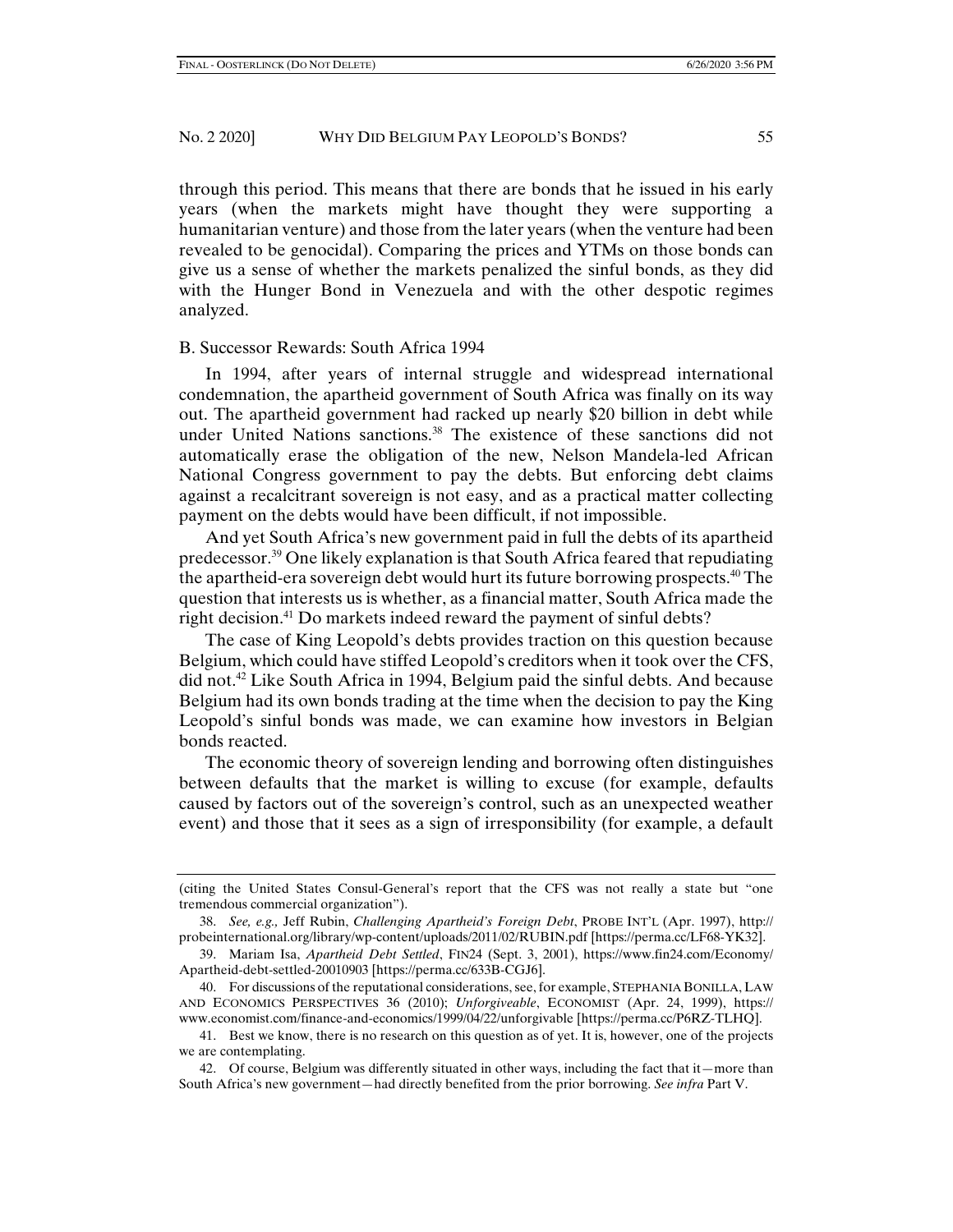caused by excessive spending).43 Did the market see Belgium's payment of the CFS debts as a sign that Belgium was a good debtor who paid those debts it might have resisted? Or did it see Belgium as an irresponsible debtor squandering resources on debts which the markets would have excused? Theory alone does not answer this question, so we use empirics.<sup>44</sup>

# III

# BACKGROUND ON COLONIAL BONDS AND OUR DATA

To understand our analysis of the CFS bonds, it helps to situate the analysis within the context of the broader literature on bonds of colonies. These bonds have received substantial attention from economists. In particular, research on British colony bonds suggests that they traded at lower YTMs than what local economic conditions would have warranted.<sup>45</sup> That is, they were perceived as less risky than they should have been.

Scholars have suggested that the imperial power or mother country provided an implicit guarantee of the colonial bonds.<sup>46</sup> Despite the implicit guarantee, bonds issued by the imperial power itself usually trade at lower YTMs than bonds issued under the name of its colonies. However, the difference observed between these YTMs may reflect differences in other factors such as liquidity (with the mother country having greater liquidity).<sup>47</sup>

Colonial status does not, however, unambiguously provide a borrowing benefit. Some researchers find, for example, that there are periods of history such as the period between World Wars I and II—when the benefit disappears.<sup>48</sup> For example, once Britain left the gold standard, investors began to reassess

 45. *See generally* A.K. CAIRNCROSS, HOME AND FOREIGN INVESTMENT 1870-1913: STUDIES IN CAPITAL ACCUMULATION 222–35 (1953) (discussing how foreign investment in colonies traded at a premium compared to the risk for default); LANCE E. DAVIS & ROBERT A. HUTTENBACK, MAMMON AND THE PURSUIT OF EMPIRE, THE POLITICAL ECONOMY OF BRITISH IMPERIALISM 1860-1912 (1986).

 46. *See* Olivier Accominotti, Marc Flandreau & Riad Rezzic, *The Spread of Empire: Clio and the Measurement of Colonial Borrowing Costs*, 64 ECON. HIST. REV. 385, 400 (2011) ("[P]owers with an international credit ended up acquiring subject nations and . . . signaled ownership, and this was reflected in the market."). The data was kindly put at our disposal by the authors at http://eh.net/database/globalfinance/ [https://perma.cc/T5Y6-ZD8A].

 <sup>43.</sup> *See generally* Hershel I. Grossman & John B. Van Huyck, *Sovereign Debt as a Contingent Claim: Excusable Default, Repudiation and Reputation*, 78 AM. ECON. REV. 1088 (1988) (identifying this market distinction).

 <sup>44.</sup> This question has come up recently in the contexts of Mozambique and Malaysia. *See* Mark Weidemaier & Mitu Gulati, *Mozambique's Guarantees on the Tuna Bonds: Can They be Repudiated?*, CREDITSLIPS (Jan. 27, 2019), https://www.creditslips.org/creditslips/2019/01/mozambiques-guaranteeson-the-tuna-bonds-can-they-be-repudiated.html [https://perma.cc/54LN-2244]; Mitu Gulati, *Holiday Reading Recommendation and a Research Question*, CREDITSLIPS (Nov. 25, 2018), https://www. creditslips.org/creditslips/2018/11/holiday-reading-recommendation-and-a-research-question-on-the-1mdb-case.html [https://perma.cc/4NG7-MD5U].

 <sup>47.</sup> Matthieu Chavaz & Marc Flandreau, *High & Dry: The Liquidity and Credit of Foreign Government Debt in the First Age of Globalization (1880-1910)*, 77 J. ECON. HIST. 653, 686 (2017).

 <sup>48.</sup> Maurice Obstfeld & Alan M. Taylor, *Sovereign Risk, Credibility and the Gold Standard*: *1870- 1913 versus 1925-31*, 113 ECON. J. 241, 265–66 (2003).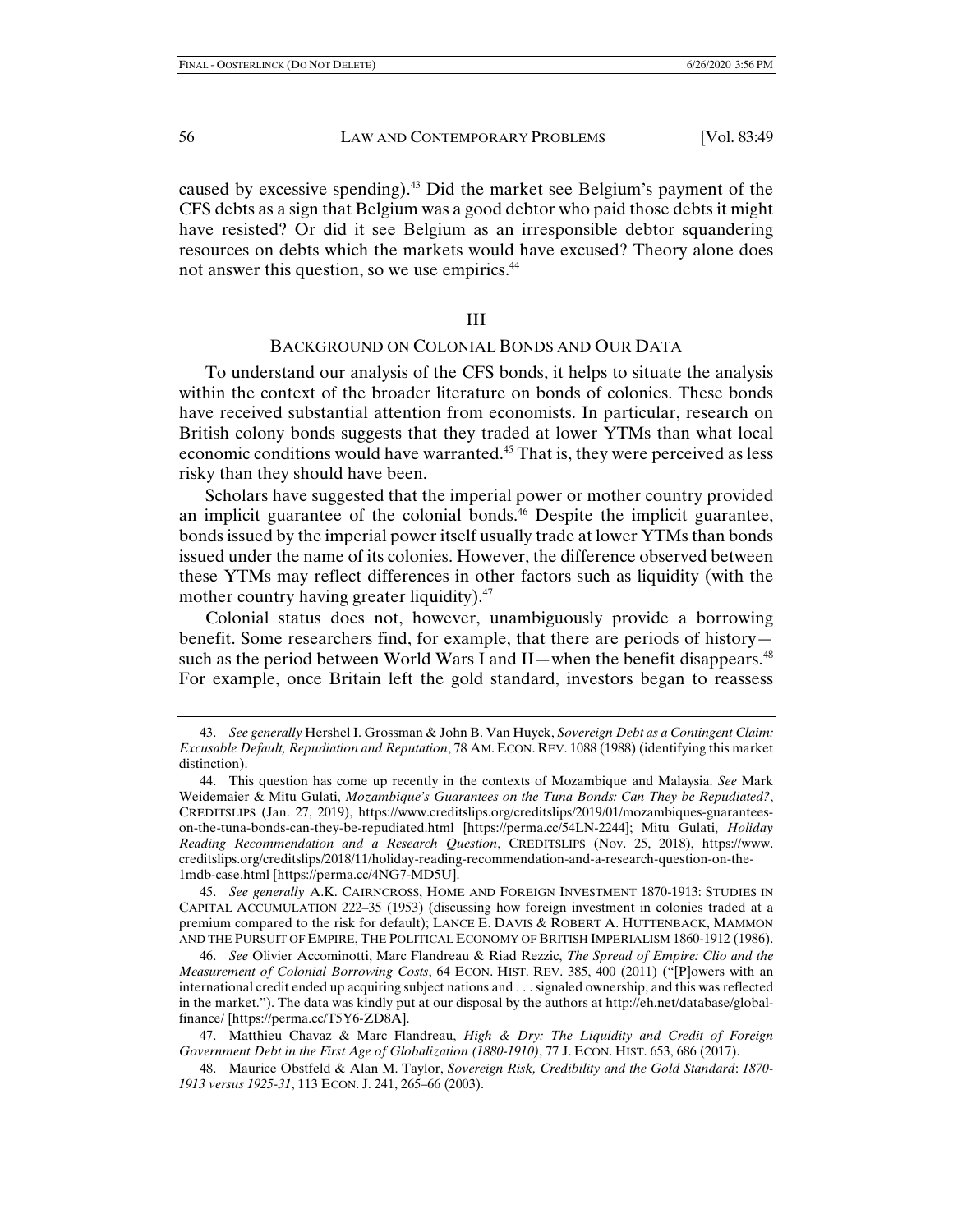Britain's willingness (and ability) to guarantee bonds issued by its colonies. Independence movements, such as that in India, also led investors to question whether the guarantee would hold if the movements were successful.<sup>49</sup>

The case of the CFS differs from the typical colonial bonds in multiple ways. First, the CFS was not, strictly speaking, a colony of an imperial power. It was effectively the private property of the monarch of Belgium—King Leopold II and, in that sense, an independent state. One, therefore, might not expect its bonds to receive the benefit of an implicit Belgian guarantee—at least not until it transitioned to a Belgian colony in 1908.<sup>50</sup>

Second, the CFS went from being an independent state with bonds on the international market to being a colony. That kind of transition is rare, as a historical matter, since most transitions occur in the opposite order. It is even more uncommon to have data on bonds issued by the country before and after its change of status, which allows us here to examine how the transition affected bond YTM.

Over its existence between 1885 and 1908, the CFS issued several loans. Table 1 lists the details of these.

| Loan                  | <b>Decree</b>       | <b>Amount</b> in<br>BEF | Convertibility                                                                                  | <b>Other Elements</b>                                                                     |
|-----------------------|---------------------|-------------------------|-------------------------------------------------------------------------------------------------|-------------------------------------------------------------------------------------------|
| $2.5\%$<br>1887 Loan  | July $5$ ,<br>1887  | 422,200                 | No mention                                                                                      | As reimbursement for former member<br>of the Comité d'Etudes du Haut Congo                |
| 1888 Lottery<br>Loan  | February 7,<br>1888 | 150,000,000             | No mention                                                                                      | Lottery                                                                                   |
| 4% 1896               | October<br>17, 1896 | 1,500,000               | Not convertible for ten<br>years after the issue                                                | Issued to cover extraordinary expenses<br>linked to public works in the CFS               |
| 4% 1898               | June $14$ ,<br>1898 | 12,500,000              | Not convertible for ten<br>years after the issue                                                | Issued to cover extraordinary expenses<br>linked to public works in the Congo             |
| 4% 1901               | October<br>15, 1901 | 50,000,000              | Not convertible before<br>1922                                                                  | Issued to cover extraordinary expenses<br>linked to public works in the Congo             |
| 3% 1904 <sup>52</sup> | February 1,<br>1904 | 30,000,000              | Not convertible for ten<br>years after the issue                                                | Issued to cover extraordinary expenses<br>linked to public works in the Congo             |
| 4% 1906               | June 3,<br>1906     | 10,000,000              | Exchangeable for a 3%<br>Belgian loan in case of<br>annexation (option<br>valid for five years) | Linked to railway construction.<br>Advance for an authorized issue to take<br>place later |

**Table 1. List of Loans Issued by the CFS<sup>51</sup>**

 49. *See* Nicolas Degive & Kim Oosterlinck, *Independence and the Effect of Empire: The Case of "Sovereign Debts" Issued by British Colonies*, 38 (Ctr. Emile Bernheim, Working Paper No. 19-018, 2019), https://ideas.repec.org/p/sol/wpaper/2013-294694.html [https://perma.cc/FRC2-LAGZ].

50. *See* Blocher & Gulati, *supra* note 4, at 1220.

51*. See generally Situation Financière et Budget Colonial*, *in* No. 590, *Ministère des Finances, Oud fonds*, *Archives Générales du Royaume*, Brussels, Belgium (MIFINOUD); *see also Fonds d'Amortissement de l'emprunt à lot de l'E.I.* [hereinafter *Fonds d'Amortissement*], *in* No. 590, MIFINOUD; *CONGO BELGE: RECUEIL ADMINISTRATIF DES FINANCES FASC. II* app. at 29–32 (1912), *in* No. 592, MIFINOUD.

 52. This bond as well as the 1901 bond only met limited success. An internal memo from the Belgian Ministry of Finance states that only half of the 3% loan had actually been issued and a notable part of the 4% loan was still available for sale. *See Emprunts Décrétés par l'Etat Indépendant depuis 1901*, *in* No. 589, MIFINOUD.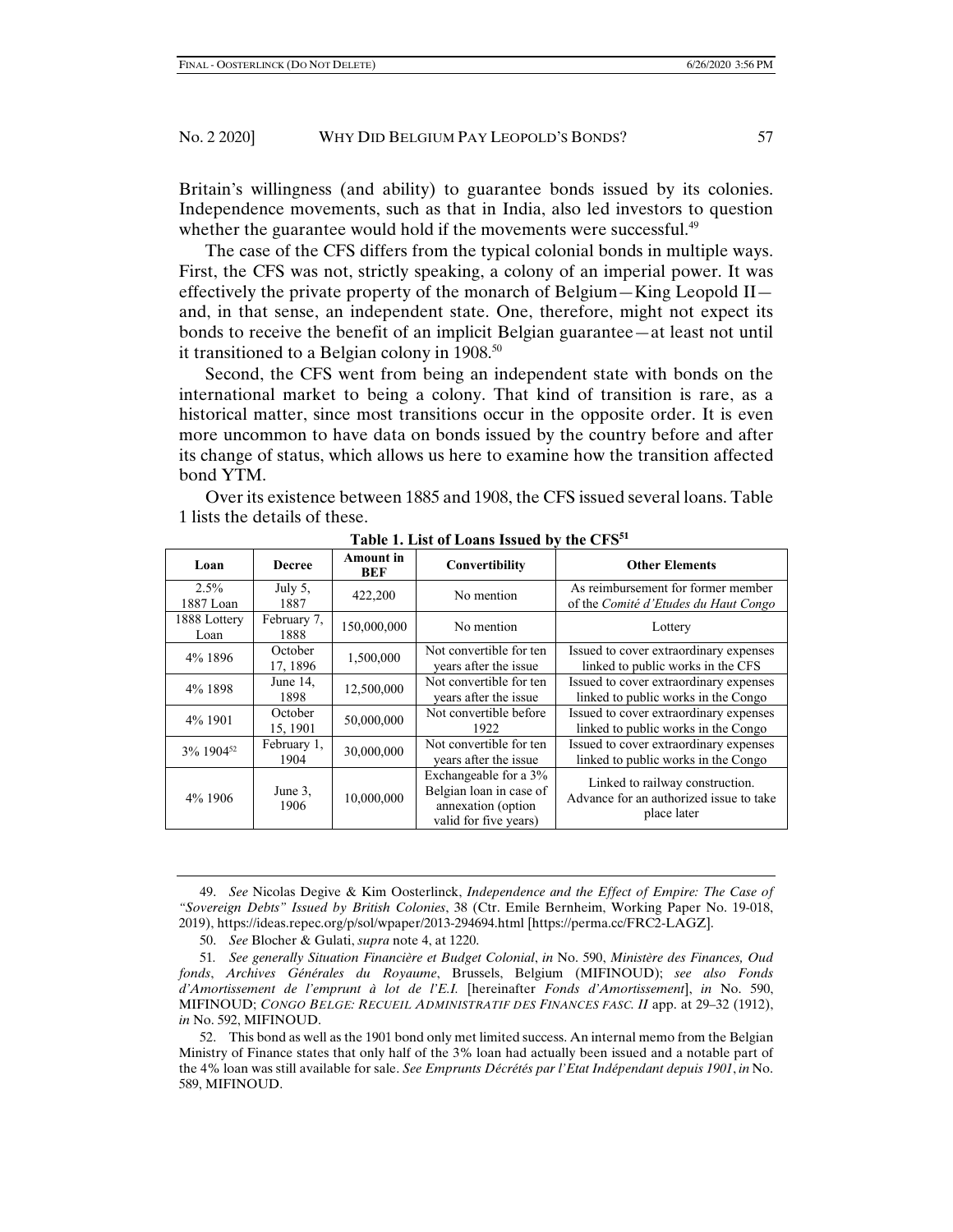| Loan                 | <b>Decree</b> | Amount in<br><b>BEF</b> | Convertibility | <b>Other Elements</b>                                  |
|----------------------|---------------|-------------------------|----------------|--------------------------------------------------------|
| 4% Treasury<br>Bills | NA            | 2.040.000               | No mention     | Advance for an authorized issue to take<br>place later |

 Some of the bonds listed in Table 1 had unusual features, making them difficult to use for our purposes: the lottery feature of the lottery bond of 1888, the limited liquidity of the partially issued bond of 1901, and the short maturity of the Treasury Bills of 1908. We exclude these three bonds from our analysis for these reasons. $53$ 

The 1888 lottery loan was particularly complex. The archives for the Belgian Minister of Finance show numerous attempts to assess the YTM of this bond.<sup>54</sup> Part of the complication was that the market did not take up all of the bond issue at issuance, thereby changing the originally estimated likelihood of a lottery win—a factor that then influenced the real YTM of the bond (only 916,875 out of 1,500,000 bonds were successfully marketed).<sup>55</sup> To make things more complex, the CFS then passed a decree to convert the lottery bond into a 3% perpetuity in September 1903.<sup>56</sup> But that attempt created controversy and was eventually abandoned.<sup>57</sup> All of these events complicate an estimation of the YTM.

Like the 1888 lottery bond, the 1901 issue also met limited success. Belgian stockbroker Oscar Crabbe's testimony in the trial relating to Leopold's succession suggests that less than half of the bond was initially floated, with bonds subsequently being sold up until  $1906$ <sup>58</sup> Again, the lack of accurate information regarding how much of the bond was issued and when complicates an accurate estimation of its YTM since the bond was likely to be illiquid.

Finally, twelve million francs worth of Treasury Bills were issued in 1908, when Leopold was forced to give up control of the CFS to Belgium.<sup>59</sup> We put these aside because it is not clear how involved the Belgian government was in these final issuances and, more importantly, whether the market perceived it to be involved. It seems plausible that investors perceived Belgian government involvement since Leopold had essentially been ejected by this point in time and the Belgian Finance Ministry was taking over. For example, we know from a

 <sup>53.</sup> In addition to the loans in Table 1, the CFS also guaranteed a 25-million-franc loan issued by *La Compagnie des Chemins de Fer des Grands Lacs*, a railway company. *See id.*

 <sup>54.</sup> *See generally* No. 587, MIFINOUD. Associating a lottery to a loan was disputed by some on moral grounds. The Antwerp stock exchange refused to list this lottery bond, because foreign lottery bonds were not allowed on their exchange. Despite pressures from the government, the bond was never listed in Antwerp. *Emprunt du Congo*, LE SOIR, Mar. 19, 1888.

 <sup>55.</sup> *Fonds d' Amortissement*, *supra* note 51.

 <sup>56.</sup> *La conversion des lots du Congo*, JOURNAL DES FINANCES (Fr), Oct. 3, 1903, at 4.

 <sup>57.</sup> *See, e.g.*, *Conversion des lots du Congo* (Oct. 06, 1903), *in* No. 587, MIFINOUD; *Conversion de l'emprunt à lots du Congo* (Oct. 14, 1903), *in* No. 587, MIFINOUD. The pressure to abandon the plan came from the French and Belgian governments. *La Conversion des Lots du Congo*, JOURNAL DES FINANCES (Fr.), Jan. 30, 1904, at 8.

 <sup>58.</sup> Princess Louise of Belgium v. The Belgian State, Cour d'appel [CA] [Court of Appeal] Bruxelles, Apr. 2, 1913, Plaidoirie de Me Eugène Hanssens at 136–37.

 <sup>59.</sup> *See* Note, *in* No. 591, MIFINOUD.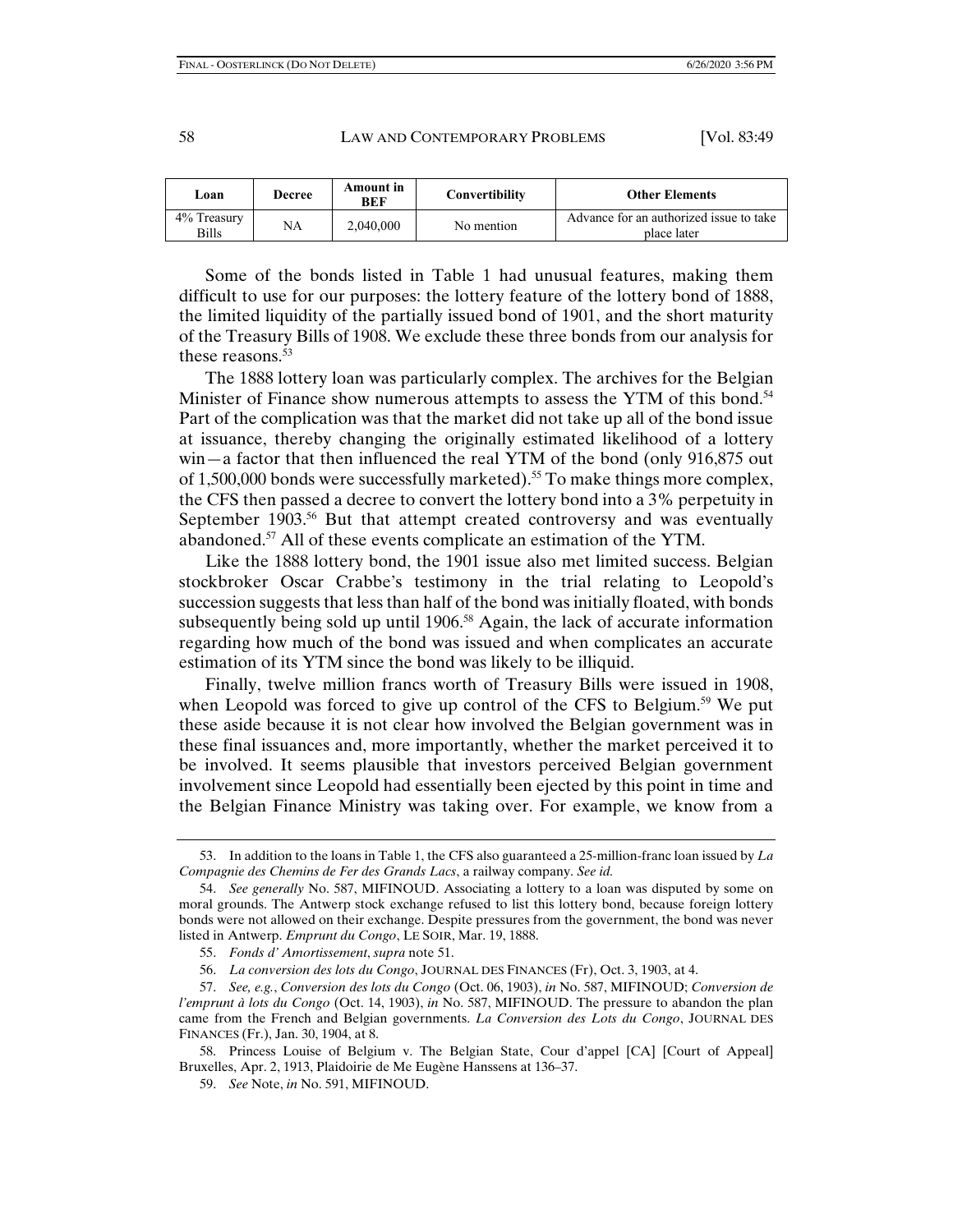handwritten document from the Belgian Ministry of Finance that the Société Générale de Belgique, the Banque Internationale de Bruxelles, and the Banque de Paris et des Pays-Bas were involved in these issues.<sup>60</sup>

In addition to the foregoing complications, a full set of pricing data for the 1901 loan and the Treasury Bills was not available.

## IV

## ANALYSIS

With this data in hand, we return to our two primary questions. First, we ask whether the markets, once news of Leopold's despotism became widespread, began to impose a sin penalty on his borrowing. Second, we ask whether Belgium received a market reward for paying Leopold's odious debts in full instead of trying to repudiate them.

For each of the CFS bonds included in our dataset, we collected weekly prices from the *Courrier de la Bourse et de la Banque*. 61 The *Courrier de la Bourse et de la Banque* treated the 1896 and 1898 issuances as being the same and gave them a single price since they had similar characteristics. Therefore, we also treat them as being a single issue. Our sample ranges from January 1900 to December 1910. We picked this time range because it covers the period where we can be confident that the markets knew about Leopold's atrocities (around 1903), and goes until his removal (1907–08). To be safe, we add in a couple of years of data before and after. In general, the prices for all bonds move from week to week, suggesting that there was regular trading. To set these prices into perspective we also collected prices for the 4% 1909 bond issued by the Belgian Congo (that is after the supposedly virtuous takeover by Belgium) and prices for a representative Belgian bond. $62$ 

To compare bonds with different maturities and different coupons we compute the YTM of the various bonds. The 1896, 1898, and 1906 loans were perpetuities. The 1901 and 1909 loans did not have a specific maturity but a sinking fund was created to buy them back on the market, and eventually extinguish the debt after 99 and 90 years respectively. We treat these bonds as if they had these maturities under the assumption that bondholders whose bonds

 <sup>60.</sup> Sources available from authors.

 <sup>61.</sup> The prices of all loans discussed in this Article were published weekly on Friday (and in case of public holiday, the earliest date before). Pricing data for the CFS 1896 4% and Belgian 3% loans derive from research conducted by Sydartha Mikaba Kibingua. *See* Sydartha Mikaba Kibingua, The Debt of the *Etat Indépendant du Congo* (2012) (unpublished M.Sc. thesis, SBS-EM, Université Libre de Bruxelles) (on file with authors). Pricing data for all other loans derive from a physical review of the weekly issues of *Courrier de la Banque et de la Bourse* for the years 1900–10. These issues are available at the *Bibliotheque Royal de Belgique* [Royal Library of Belgium]. All data are on file with *Law & Contemporary Problems*.

 <sup>62.</sup> Decree of the 30 January 1909, amount issued 6,800,000 BEF, coupon 4%, non-convertible before 1920, to be amortized in 90 years.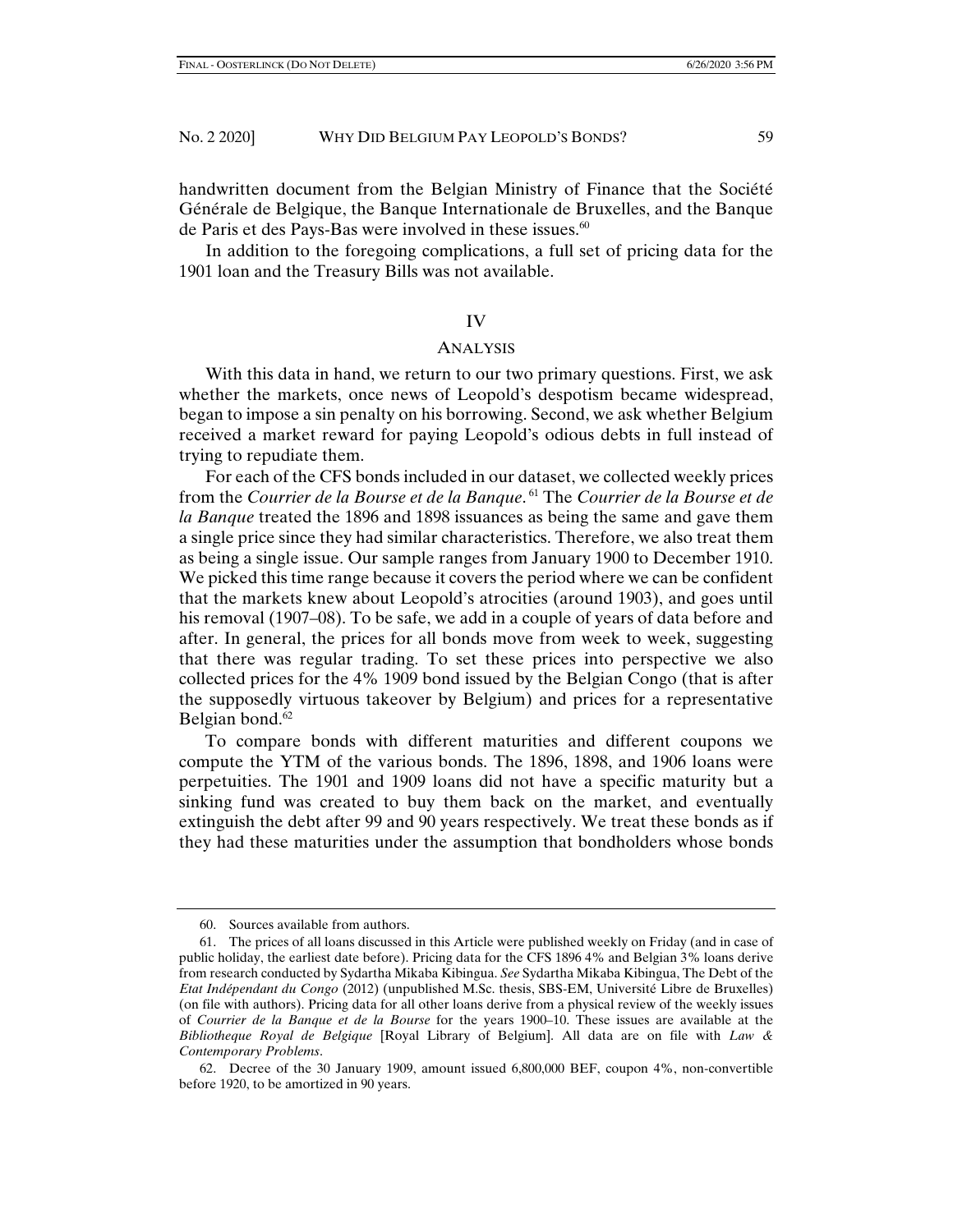had been recalled would use the proceeds of the sale to buy back a similar bond in order to maintain the same general portfolio balance.<sup>63</sup>

A. Did the Markets Distinguish Between the Earlier and Later Bonds?

Our first question regarding the CFS debt is whether, as news of Leopold's horrors in the CFS became public, the market began to impose a penalty on his borrowing—as researchers report happened with regard to sin stocks or, in the sovereign context, with certain Spanish debts in the late 1890s, the Tsarist Bond in 1906, and Venezuela's recent Hunger Bond.<sup>64</sup>

Leopold's borrowing is particularly useful for asking the foregoing question since his CFS bond issuances can be put into two distinctive categories: (1) the debt issued in his early years, roughly, 1885–1901, when many viewed him as a benevolent leader, and (2) the debt issued after 1903 and until his forced removal in 1908, by which time the world had learned of the horrors of his rule and that his primary motive was personal economic gain.

To the extent the markets imposed a penalty on sin—particularly on the bonds supported by lenders who were aware (or should have been aware) of the sin they were financing—we should see a higher market penalty imposed on the bonds issued after 1903.

Below, in Figure 1, we show the YTM patterns for four CFS bonds; in relative terms, two virtuous (the pre-1903 issuances) and two sinful (the post-1903 issuances). The dark vertical line at the end of October 1908 represents the date after which assumption of the CFS debts by the Belgian government became more certain. The results are remarkable in light of the very different results found in Collet (2013), Collet & Oosterlinck (2018) and Gulati & Panizza (2019), where the market penalized the sinful bonds.<sup>65</sup> For the CFS, despite the fact that the sin in question was at least as large, if not many times worse, than in the aforementioned cases, there appears to have been no penalty imposed.

 <sup>63.</sup> This is as in Collet & Oosterlinck, *supra* note 31.

 <sup>64.</sup> *See supra* Part II.

 <sup>65.</sup> Collet, *supra* note 32; Collet & Oosterlinck, *supra* note 31; Gulati & Panizza, *supra* note 29.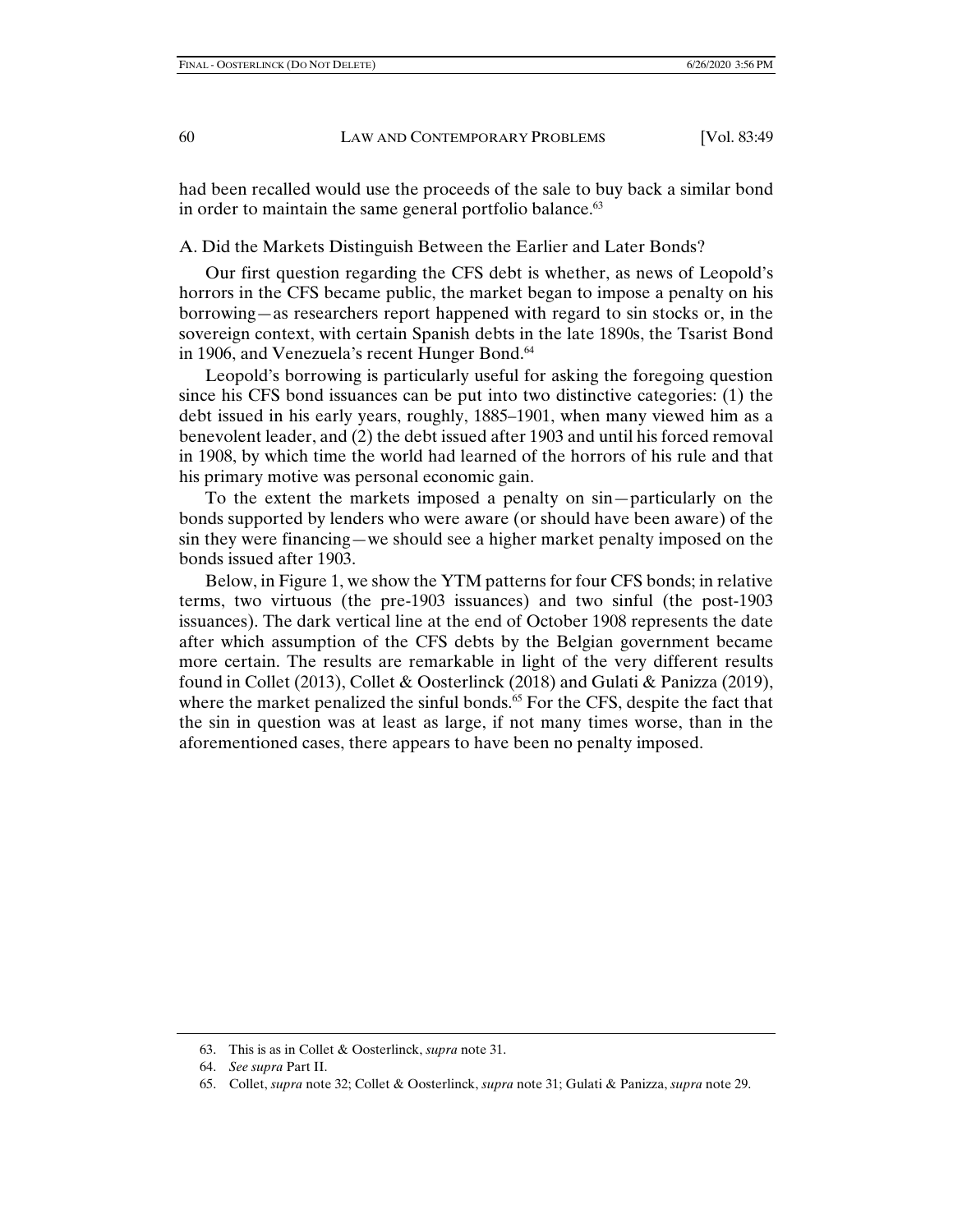

 All four of the YTMs are very close, with the 1904 3% loan slightly lower than the others, despite this being one of the sinful bonds. Table 2, which provides descriptive statistics for the YTMs of the various bonds, confirms this impression.

|         | 1896–98<br>4% loan | 1901 4% loan      | 1904 3% loan  | 1906 4% loan      |
|---------|--------------------|-------------------|---------------|-------------------|
| Period  | $1900 - 10$        | September 1901–10 | April 1904–10 | September 1907–10 |
| Minimum | 3.96%              | 3.91%             | 3.59%         | 4.03%             |
| Maximum | 4.50%              | 4.54%             | 4.42%         | 4.51%             |
| Median  | 4.18%              | 4.13%             | 3.93%         | $4.14\%$          |
| Mean    | 4.18%              | 4.15%             | 3.96%         | $4.24\%$          |

|  |  | Table 2. Descriptive Statistics of the YTMs of the CFS Bonds67 |  |  |  |  |  |  |
|--|--|----------------------------------------------------------------|--|--|--|--|--|--|
|--|--|----------------------------------------------------------------|--|--|--|--|--|--|

 Since the bonds were issued at different points in time, the number of observations and the period covered differ across bonds. Despite this, the descriptive statistics show a similar pattern for all the CFS bonds with YTMs ranging from 3.59% to 4.54%. Basically, over a period of ten years, we see the market treating all these bonds in essentially the same fashion. Therefore, the data show that the attacks made against Leopold's horrors in the CFS by the international press had at best a marginal impact on the bonds' YTMs. There is

 <sup>66.</sup> The YTM data discussed in this Article derive from the authors' calculations, relying upon the collected prices and expiries of each bond at the relevant date. *See supra* notes 19, 51, 61 and accompanying text. All data are on file with *Law & Contemporary Problems*.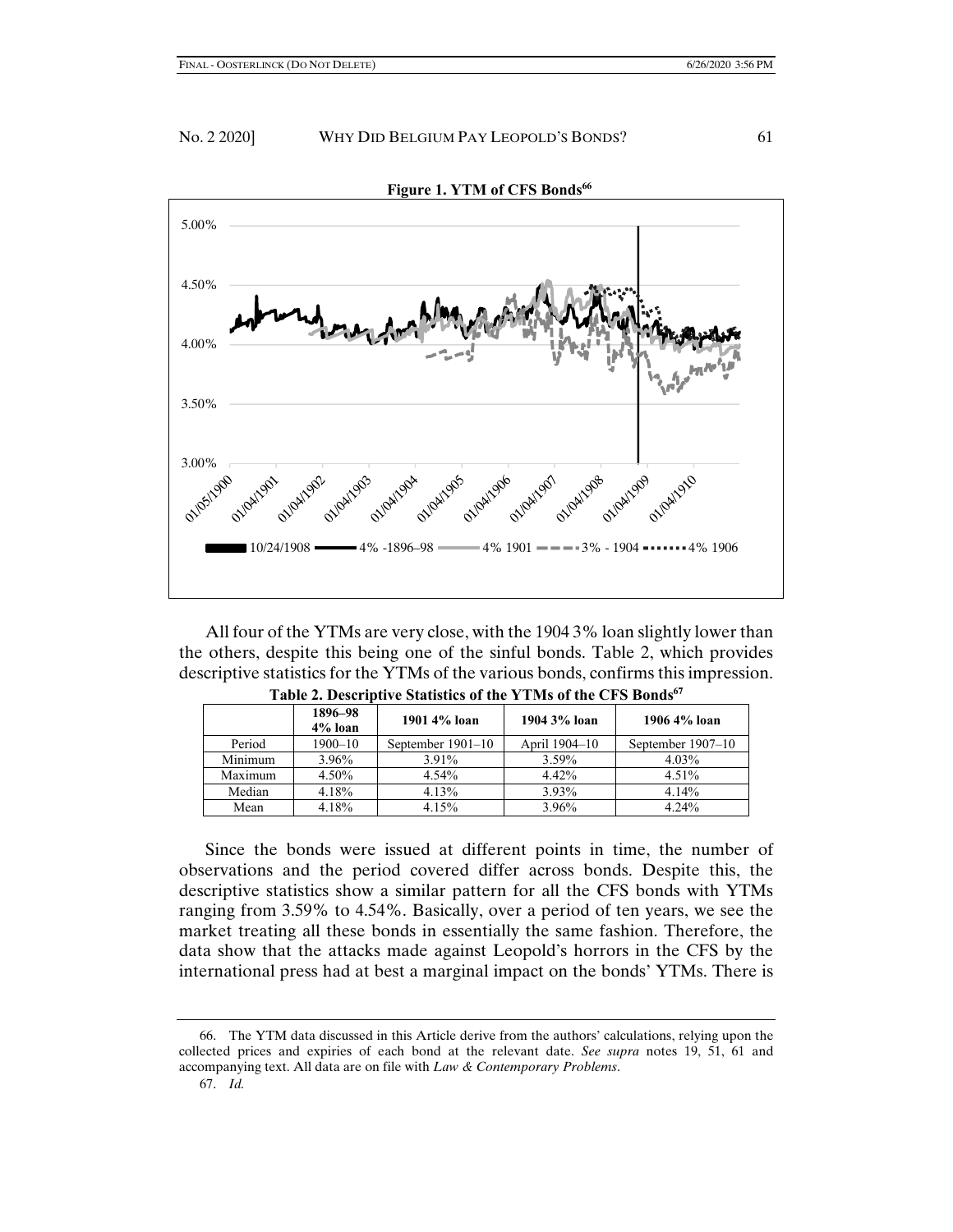no break around 1904 when the press campaigns against Leopold's rule were prominent. This is opposite the expected outcome based on the results found by Collet and Oosterlinck for the 1906 Tsarist Bond and Panizza and Gulati for the Venezuelan Hunger Bond.68 In both those episodes, the authors ascribe an important role to the press in conveying the odious character of the bond, leading to a market penalty.

As noted earlier, our starting point in expecting the market to apply a price discount to the more odious or sinful bonds was two prior episodes at the end of the nineteenth and beginning of the twentieth centuries. The two historical episodes had to do with movement in the YTM of Spanish debt backed by Cuban revenues following the Spanish-American War of 1898 and the YTM of the 1906 Tsarist Bond.

The YTMs we see in Figure 1 and Table 2 stand in contrast with the results for the Tsarist Bond, which was denounced as odious by the French press and traded at some points in time at a YTM above 7%. This contrast is even stronger with the Cuban 5% loan which traded at a YTM of close to 20% during the negotiations following the Spanish-American War.<sup>69</sup> This YTM reflected, in part, the costs of the war. But Collet shows that this bond, singled out as being odious, traded at close to 500 basis points more than another Cuban debt not viewed as odious.70 The YTM patterns for the CFS and Belgian debts thus confirm that market participants were not treating the sinful and virtuous debts differentially.

Moreover, several bonds had conversion options: the state had the right to call back the bonds and ask bondholders either to accept a bond with a lower coupon or accept reimbursement.<sup>71</sup> Conversion options are similar to call options. Bond prices reflect the expected revenues derived from holding the bond minus the value of the call option.<sup>72</sup> Conversion options thus affect the YTM.<sup>73</sup> In fact, by not taking this conversion option into account we overestimate the YTM. In other words, real YTMs are even smaller than the ones presented in Table 1, and the market imposed an even lower penalty than our data would suggest.<sup>74</sup>

 72. In theory it is possible to compute the value of the option and to then compute the YTM. This requires making assumptions on the term structure of interest rates for which prices Congolese bonds without conversion option are needed. Unfortunately, these data do not exist.

 73. Collet & Oosterlinck, *supra* note 31; Kim Oosterlinck, Loredana Ureche-Rangau & Jacque-Marie Vaslin, *Aristocratic Privilege. Exploiting "Good" Institutions* (Ctr. Econ. Policy Research, Working Paper No. DP14071, 2019), https://cepr.org/active/publications/discussion\_papers/dp.php?dpno=14071 [https://perma.cc/9H2C-XX5R].

 74. The overestimation suggests an even lower market penalty on the CFS bonds than the one reported previously. The overestimation is nonetheless likely to be small. Indeed, all bonds were protected from conversion for a period of time and during our sample period only two bonds (the 1896 and 1898 loans) could be converted. *See supra* Table 1. Yet, their YTMs are very close to the YTMs of the other 4% loans in our sample suggesting the market attached little value to the option. Further, for the conversion option to be valuable, prices of the bond have at least to reach par. Otherwise, the state

 <sup>68.</sup> Collet & Oosterlinck, *supra* note 31; Gulati & Panizza, *supra* note 29.

 <sup>69.</sup> Collet, *supra* note 32; Collet & Oosterlinck, *supra* note 31.

 <sup>70.</sup> Collet, *supra* note 32.

 <sup>71.</sup> HENRI LABEYRIE, THÉORIE ET HISTOIRE DES CONVERSIONS DE RENTES SUIVIE D'UNE ÉTUDE SUR LA CONVERSION DU 5% FRANÇAIS (1878).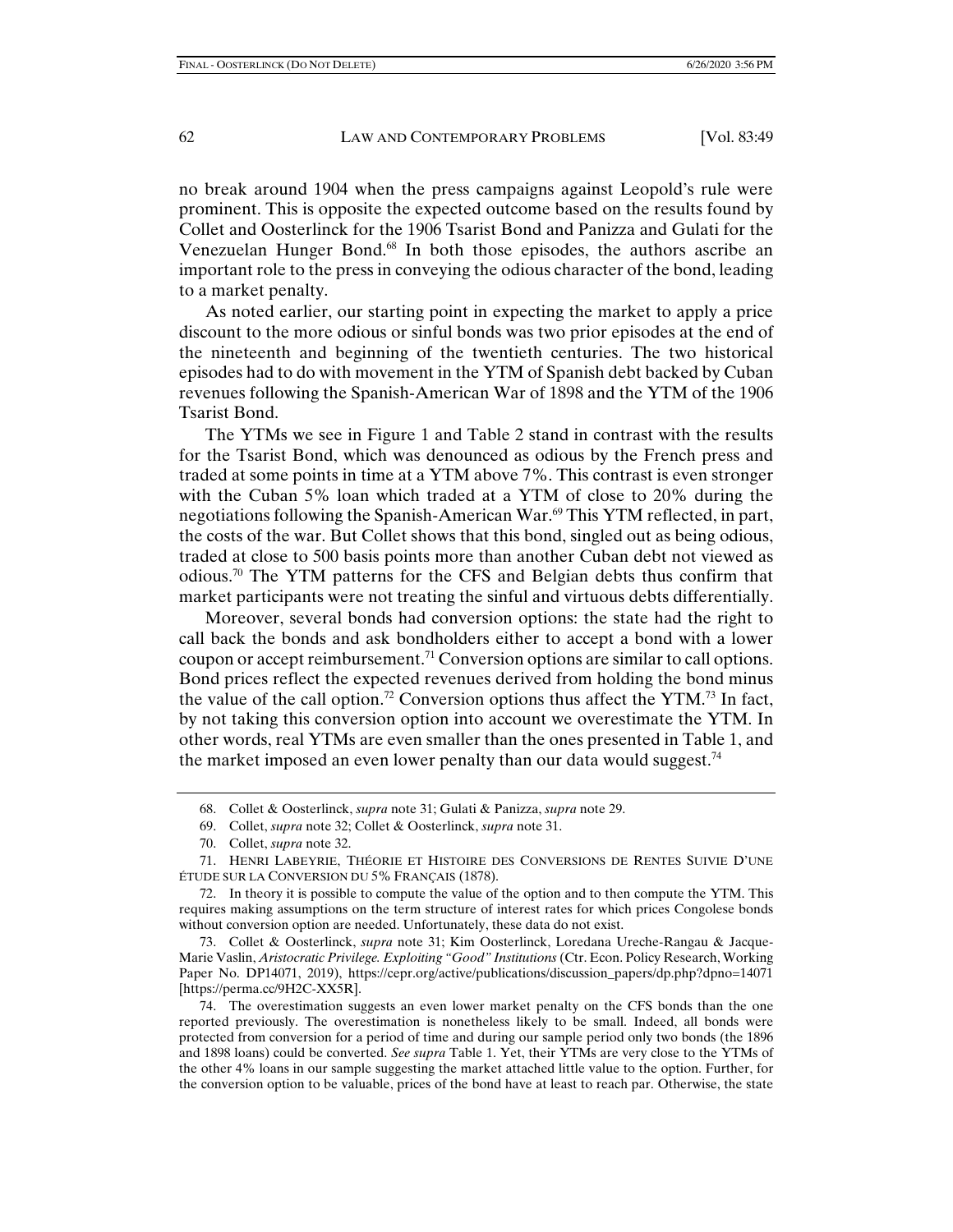A different way of getting at the question of whether the markets distinguished between the sinful and more virtuous Congo bonds is to examine the relative YTMs of the CFS bonds and those of the Belgian Congo.

Figure 2 compares the YTM from July 1909 (when the Belgian Congo bond was first listed) to December 31, 1910. As in Figure 1, the YTMs of the 1904 CFS 3% bonds are slightly below the others (suggesting that the market liked the especially sinful bonds even more than the others). But, generally, the YTM of the Belgian Congo 1909 bond is indistinguishable from the CFS bonds. This view from Figure 2 is confirmed by the descriptive statistics in Table 3.



**Figure 2. YTMs of the CFS and Belgian Congo Bonds<sup>75</sup>**

**Table 3. Descriptive Statistics of the YTMs of the CFS and Belgian Congo Bonds<sup>76</sup>**

|         |                 | <b>Belgian Congo</b> |          |          |         |
|---------|-----------------|----------------------|----------|----------|---------|
|         | 1896–98 4% loan | 4% 1901              | 3% 1904  | 4% 1906  | 4% 1909 |
| Minimum | $3.96\%$        | 3.91%                | $3.61\%$ | 4.03%    | 3.90%   |
| Maximum | $4.15\%$        | $4.04\%$             | 3.96%    | $4.14\%$ | 4.05%   |
| Median  | $4.06\%$        | 3.98%                | 3.79%    | 4.09%    | 3.97%   |
| Mean    | $4.06\%$        | 3.98%                | 3.78%    | 4.09%    | 3.97%   |

 In sum, it does not appear that the market in the two years after the annexation of the CFS by Belgium treated its bonds any differently than those of

has no interest in calling the bonds since its current borrowing terms are less advantageous than the prevailing term for a given bond. Prices were indeed close to (and even sometimes above) par for the 4% bonds but not for the 3% one. With prices never exceeding 85% of par during our sample period, the 3% loan was unlikely to be converted. The YTMs on the 3% loan are slightly smaller than the ones observed on the other loans. This is consistent with a lower likelihood of conversion. The YTMs computed on the 3% loan are thus the least affected by the conversion option and will therefore be used as our favorite reference afterwards.

 <sup>75.</sup> *See supra* note 66.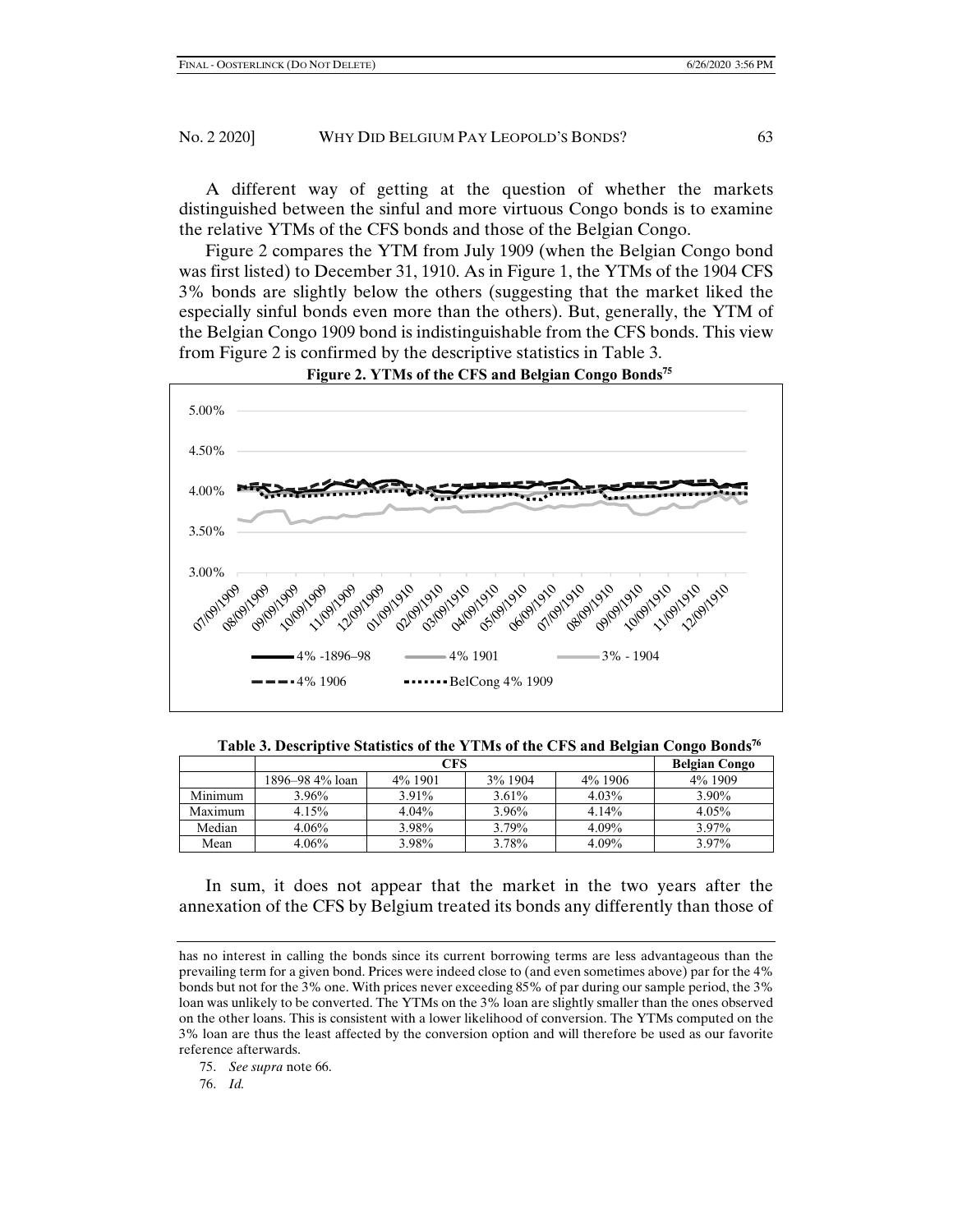Belgian Congo. The Leopoldian colony and the Belgian colony were viewed by investors as essentially the same in terms of moral taint or repudiation risk. And this did not necessarily have to be the case, since other researchers have shown that the markets of that period were quite capable of distinguishing bonds based on their origin.<sup>77</sup>

## B. Did Belgium Receive a Reward for Paying Leopold's Bonds?

To examine whether Belgium received a market reward or penalty for choosing to pay the bonds of the CFS in 1908 and thereafter, we first compare the YTMs of the bonds of Belgium and the CFS before and after 1908 and then examine the spreads between those bonds before and after 1908 in Figures 3 and 4, respectively. In particular, we are interested in the impact on the YTMs of Belgian sovereign bonds after the decision to pay these CFS bonds in 1907–08.

Drawing from pricing data collected by Mikaba Kibingua, $\frac{7}{8}$  we report below on a comparison of the YTMs of the CFS 1896–98 loan with the Belgian 3% loan on a period ranging from 1899 to 1913. Kibingua finds that the spread between the two loans was relatively small.<sup>79</sup> As mentioned previously, the  $1896-98$  loan was more likely to be called than the 3% 1904 issuance. The 1904 loan series, however, begins later in our sample. We therefore report the YTMs for the 4% 1896–98 CFS loan, the 3% 1904 loan, and the 3% Belgian loan for the 1900–10 period in Figure 3.

 <sup>77.</sup> Stephanie Collet, A Unified Italy: Sovereign Debt and Investor Skepticism 30–31 (Aug, 1, 2016) (unpublished manuscript), https://papers.ssrn.com/sol3/papers.cfm? [https:// perma.cc/6MJE-2NUD].

 <sup>78.</sup> *See* Mikaba Kibingua, *supra* note 61.

 <sup>79.</sup> *See generally id.* Her analysis reports semi-annual yield to maturity. Based on the raw data we computed the yearly YTM.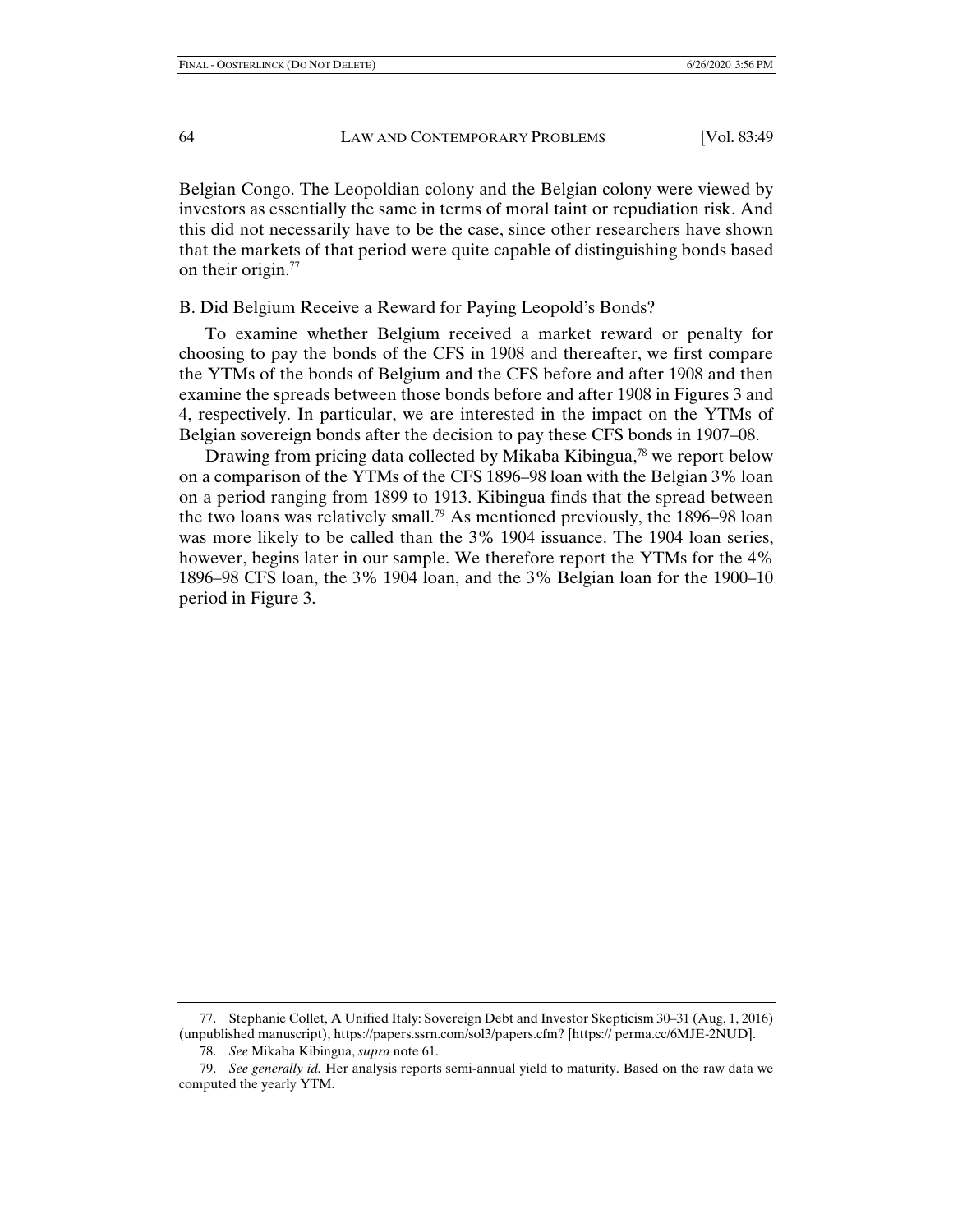

 As we would expect, the YTMs on the bonds of the European colonizing power, Belgium, are lower than those of the CFS. What we are interested in, though, is whether Belgium, because of its decision to take on payment of the CFS bonds in 1908, was rewarded by the market for its "good debtor" behavior paying debts it arguably could have avoided—with a lowering of YTMs on its borrowing. Based on reports in the primary financial news outlet at the time, we estimate the rough date on which the market would have had confidence that Belgium was taking over the CFS debts as somewhere around the last week of October  $1908$ .<sup>81</sup> If the end of October 1908 is taken as reference point, the evolution of the Belgian bond YTMs does not show any form of reward. Indeed, the YTMs experienced a slightly increasing trend with an average YTM of 3.15% for the period ranging from the end of October 1906 to the end of October 1908, and 3.20% from the end of October 1908 to the end of October 1910. Increasing the size of the window shows an even more dramatic increase with Belgian YTMs reaching a value close to 4% in December 1912.

 <sup>80.</sup> *See supra* note 66.

 <sup>81.</sup> The report in the *Journal des Finances* reads:

The law of annexation of Congo to Belgium, whose text has just been published in the Belgian Official Journal, draws attention of the market for these securities. Although the law has specified that the debts of the colony and the metropolis will remain separate, it is clear that Belgium is becoming morally responsible for servicing the Congolese debt, in the same way that the French state is morally responsible for the debts of his colonies. However, we know the firstclass security of Belgian finances. It is therefore ensured on the stock market that the prices of the Congo Lots, which, in recent days, are already showing signs of effervescence, are to quickly exceed the price of 100 francs.

*Notes & Arbitrages*, JOURNAL DES FINANCES, Oct. 24, 1908, at 1011 (translation by authors).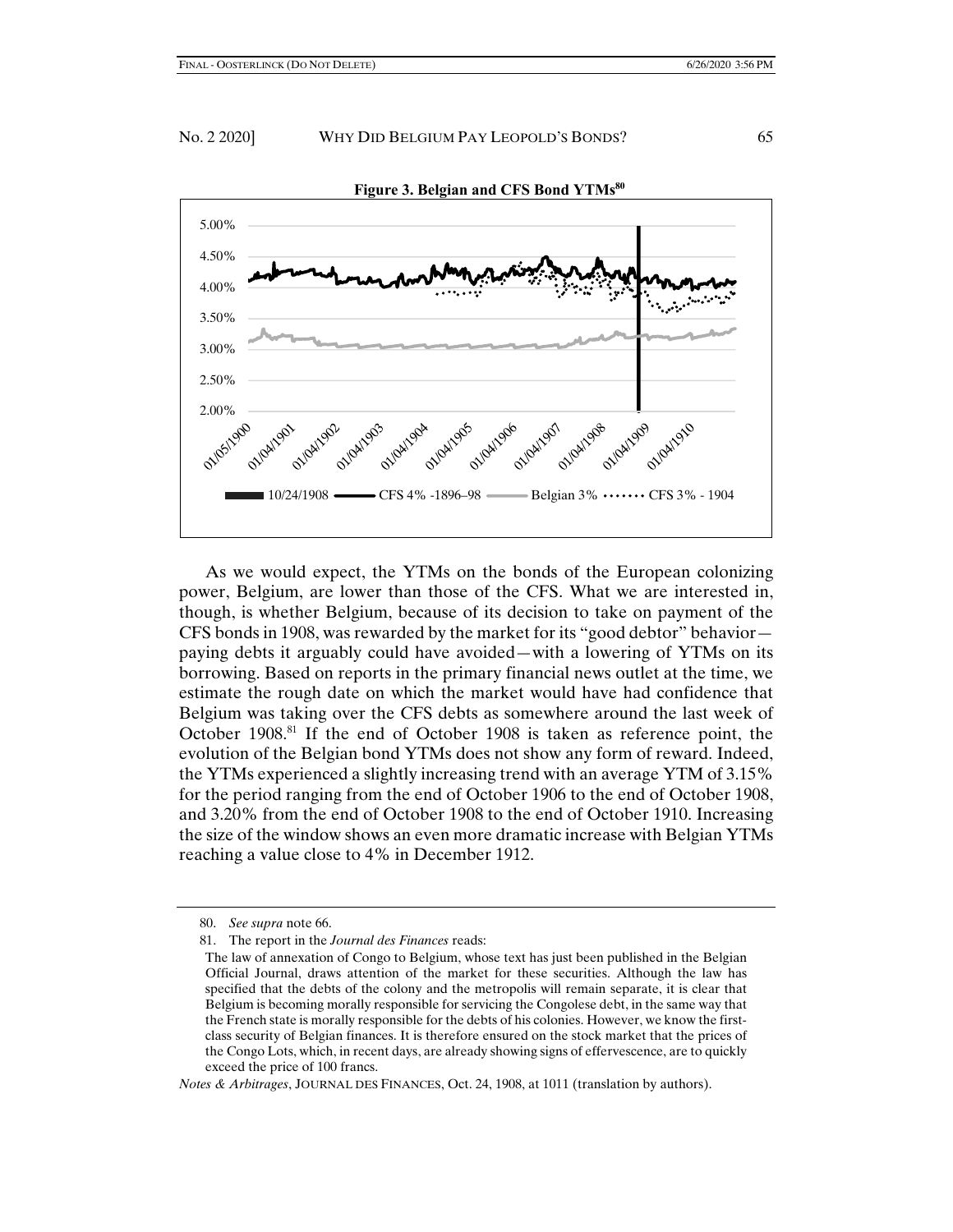The CFS bonds, as one might expect, do go down in YTM when the Belgian state takes over the responsibility for paying them; news reports demonstrate that there was some uncertainty over whether the Belgian state would take on this responsibility.<sup>82</sup> The transformation of the CFS into a colony was perceived by market participants as a sign that Belgium would from then on guarantee the CFS debt, and as a result bonds were treated as other colonial bonds were. Figures 4 and 5 show us what happened. Belgium's YTMs in the 1907–08 period do not fall, either when viewed on their own or in comparison to the CFS bonds. Instead, there is a rise in the YTMs. This rise in YTMs may reflect several fears, one of which being that Belgium implicitly recognized responsibility for a large debt not backed by enough resources. The bottom line: There is no indication that Belgium received a YTM benefit for taking on the responsibility for paying Leopold's debts. The ones who did benefit were those creditors who had lent Leopold the funds that supported his CFS misadventure.

Figure 4 provides the spread in the YTMs between the CFS bonds and the Belgian bond. This measure allows us to better assess the dynamics of the difference in the YTMs.



**Figure 4. Spreads for CFS Bonds<sup>83</sup>**

 The spread peaks in 1906 for both loans. It remains generally relatively low. This is confirmed by the descriptive statistics presented in Table 4.

 <sup>82.</sup> *See Congo Deficit Likely: Belgium Bound Morally to Stand Sponsor*, WASH. POST, Aug. 22, 1908, at 3.

 <sup>83.</sup> *See supra* note 66.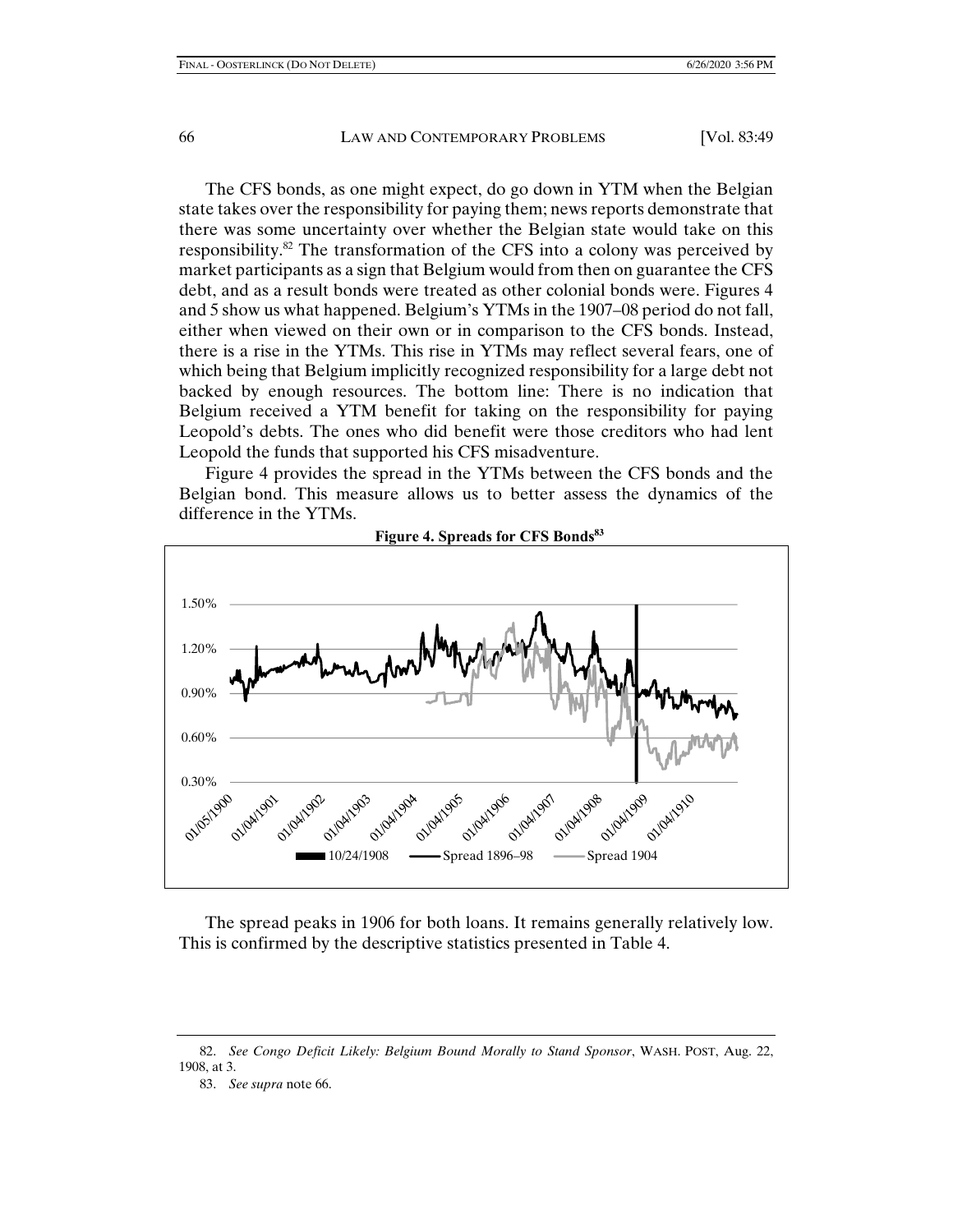|         | CFS        |               | <b>Belgium</b> | <b>Spread</b>       |                         |  |
|---------|------------|---------------|----------------|---------------------|-------------------------|--|
|         | 1896–98    | 1904 3% loan  |                | CFS 1896-98 4%      | CFS 1904 $3\%$ loan $-$ |  |
|         | $4\%$ loan |               | $3\%$ loan     | $loan - Belgium 3%$ | Belgium 3%              |  |
| Period  | 1900–10    | April 1904–10 | $1900 - 10$    | $1900 - 10$         | April 1904-10           |  |
| Minimum | 3.96%      | 3.59%         | 3.03%          | 0.73%               | 0.39%                   |  |
| Maximum | 4.15%      | 4.42%         | 3.34%          | 1.45%               | 1.38%                   |  |
| Median  | 4.06%      | 3.93%         | 3.09%          | 1.06%               | 0.84%                   |  |
| Mean    | 4.06%      | 3.96%         | 3.13%          | 1.06%               | 0.82%                   |  |

**Table 4. Descriptive Statistics of the YTMs of the CFS Bonds, the Belgian Bond, and their Spreads<sup>84</sup>**

 For the whole period, and relying on the overestimated YTM of the 1896–98 loan, the spread ranges from 73 to 145 basis points with an average of 106 basis points.85 When comparing the 1904 CFS bond and the Belgian bond YTMs, the spread averages only 84 basis points. In both cases the spread declines following the annexation, with the lowest values recorded after the annexation.

As a final comparison, we look at the spreads of a number of British colonies, to compare them to those of the CFS and Belgian Congo.<sup>86</sup> Figure 5 provides the spread with respect to the British consol for Canada, Cape Colony, Ceylon, Egypt, India, Jamaica, Mauritius, Natal, New South-Wales, New Zealand, Queensland, South Australia, Tasmania, Victoria, and Western Australia.



**Figure 5. Spreads for British Colony Bonds<sup>87</sup>**

 <sup>84.</sup> *Id.*

 <sup>85.</sup> By 1910 (the end of our dataset) the 1896–98 could be converted, whereas the 1904 loans still had a protection from conversion. The overestimation of the YTM for this bond comes from the fact that the value of the conversion option for the bond cannot be accurately estimated. *See supra* text accompanying note 72.

 <sup>86.</sup> The data on YTM spreads between England and her colonies derive from the research by Accominotti et al., *supra* note 46.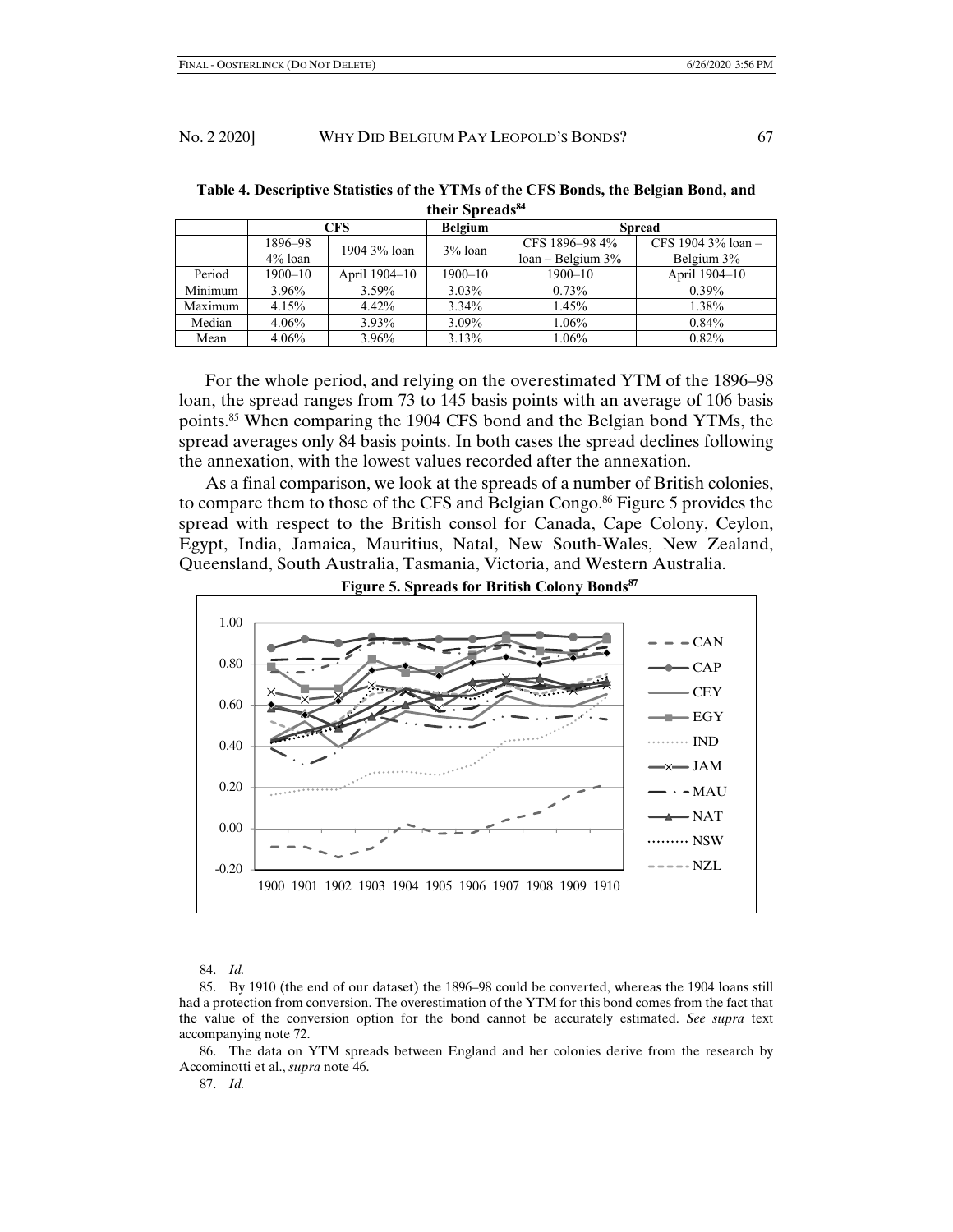What the foregoing tells us is that the figures we discussed earlier for the CFS were the norm. Over the whole period the spreads for the British colonies are smaller than the CFS ones. However, once annexed to Belgium, the spreads become closer, in line with British colonies. If the market penalized the CFS bonds, or rewarded Belgium's guarantee of those CFS bonds, then the spread between the CFS and Belgian bonds would have remained greater than the spreads of the colonial bonds in Figure 5.

In other words, Belgium did not receive a market reward for paying for Leopold's sins. The bondholders who funded Leopold did, though. And that raises the question of why Belgium paid off the debts; we return to that puzzle in the conclusion.

#### V

# CONCLUSION: WHY DIDN'T THE DOG BARK?

From the data analyzed above, nothing suggests that the markets imposed any penalty on King Leopold's borrowing, even though there was widespread international outrage against his behavior (including within Belgium itself). Indeed, the outrage was such that he was forced to give up power. Belgium then accepted responsibility for the CFS bonds and paid them, despite the fact that the usual explanation for why successor states pay the debts of prior despots reputation—does not seem to hold here.

So, why didn't the Holmesian dog bark?<sup>88</sup> After all, we know from other research that markets do often impose a sin penalty on financial securities associated with bad behavior.<sup>89</sup> There are three potential reasons, all of which will require further research to assess.

#### A. Self-Interest on the Part of Belgian Officials

Our first conjecture has to do with possible financial self-interest on the part of powerful actors in Belgium. This explanation was raised in 1908 by members of the *Parti Ouvrier Belge* [Belgian Labor Party], when the socialist politician, Jules Destrée, accused the members of the right-wing parties of acting in selfinterest to paper over Leopold's odious debts because to have called them into question would have also called into question their own substantial investments in the Congo. $90$ 

The Belgian socialist newspaper, *Le Peuple*, went as far as to publish a list of legislators involved in these investments. According to the socialist leader, the

 90. *See generally Séance du Venrendi* 18 *Juin* 1908, 8 *Annales Parlementaires de la Chambre des Représentants* 47–60 (statements of M. Destrée).

 <sup>88.</sup> Sherlock Holmes' creator, Sir Arthur Conan Doyle, was famously a key part of the humanitarian campaign against Leopold, along with Mark Twain and Joseph Conrad. *See, e.g.* ARTHUR CONAN DOYLE, THE CRIME OF THE CONGO (1909); Blocher & Gulati, *supra* note 4, at 1238 n.115.

 <sup>89.</sup> *See supra* Part II.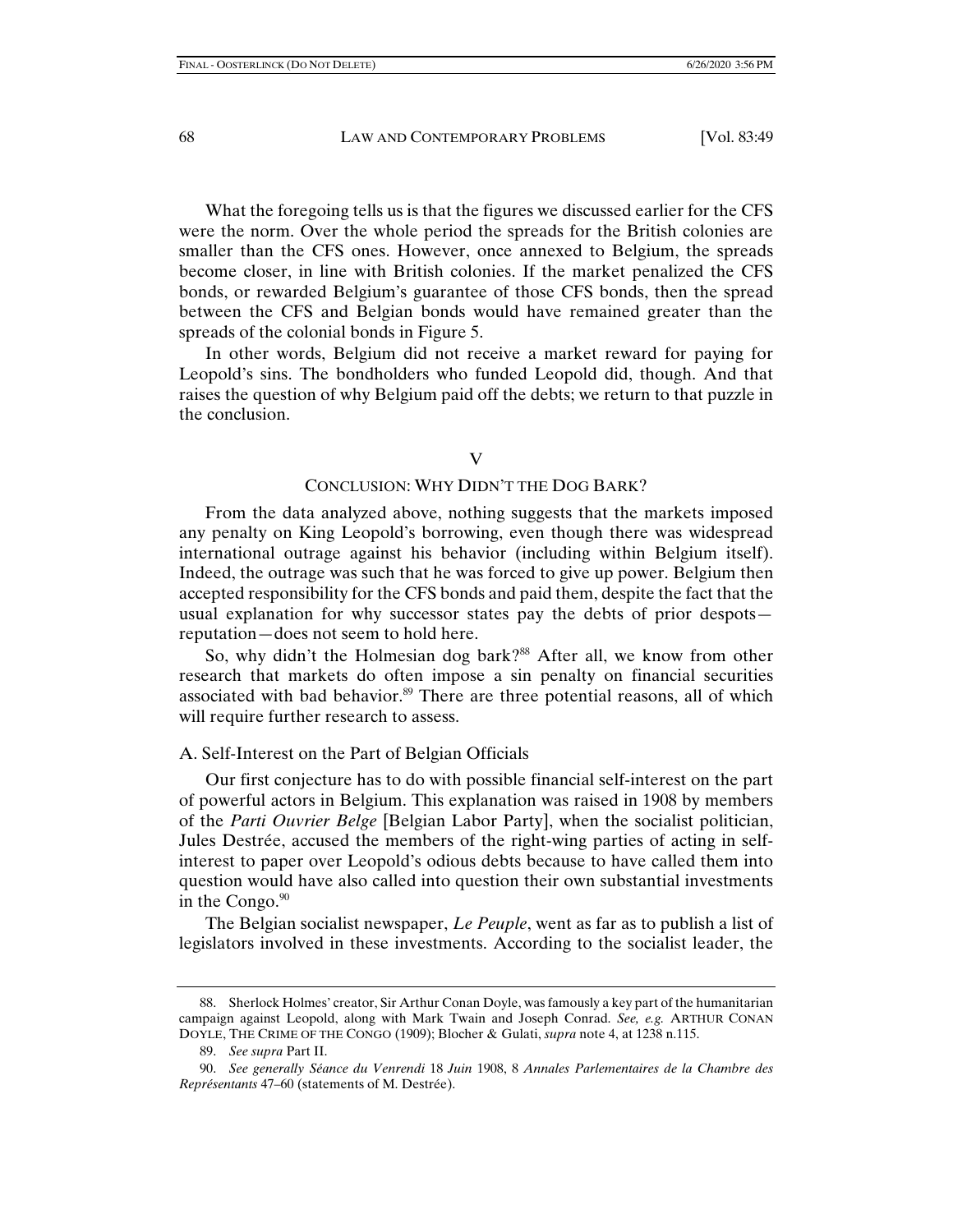state taking over the debts of the CFS was a way of legitimizing the problematic concessions made to the private firms that many powerful Belgians were benefiting from.<sup>91</sup>

## B. No Press Focus on Bad Bonds

In both the stories about the 1906 Tsarist Bond and the Venezuelan Hunger Bond, the international press focused on and discussed the problematic provenance of the bonds in question (for example, that they were issued without appropriate legislative approval or severely underpriced).<sup>92</sup> In our examination of the historical record, we found no articles casting doubt on the validity of any of Leopold's debt issuances at the time they were made. Maybe, for the market to impose a penalty on a sin bond, there needs to be a precursor in the form of negative press attention that then catches fire.

# C. Belgium's Own Culpability for Leopold's Sins

The final possibility has to do with Belgium's own culpability regarding the exactions made in the Congo. The question of Belgium's culpability for Leopold's excesses is a much debated one. Leopold, after all, was the king of the Belgians all through the period of his rule of the CFS. And while it is clear that there was reluctance on the part of the Belgian government to become a colonial power, Belgium was one of Leopold's biggest creditors all through his reign. Indeed, but for Belgium providing crucial financial support at key moments, Leopold's reign in the Congo would have likely ended long before it actually did.

Further, Leopold used his ill-gotten gains to build grand palaces and fancy gardens in Belgium.<sup>93</sup> So, maybe the markets neither penalized the tainted CFS bonds, nor subsequently rewarded Belgium for taking them on, because of a collective market judgment that a significant enough portion of the moral taint lay with Belgium itself. Belgium, in essence, had primary moral responsibility for constraining Leopold (at least as compared to general bondholders) and it, more than anyone else, reaped the rewards of Leopold's bad behavior.

We have seen from the prior research described in Part II that markets can and do sometimes impose penalties on immoral behavior. But perhaps what we are seeing here is that there are limits to crowdsourced disapproval; that it is a lot less effective in penalizing bad behavior when judgements about comparative fault are at issue.<sup>94</sup> And that then leads to the question of whether there is a need

 <sup>91.</sup> *Id.* at 31 ("The interest of the concessionary companies in Belgium taking over the succession of the Congo Free State is not debatable . . . . If Belgium assumes, as regular and valid, the obligations of the Congo Free State, the interests of the companies are fully insured.").

 <sup>92.</sup> *See* Collet & Oosterlinck, *supra* note 31, at 218; Panizza & Gulati, *supra* note 27, at 28.

 <sup>93.</sup> Jean Stengers, *King Leopold's Imperialism*, *in* STUDIES IN THE THEORY OF IMPERIALISM 248, 261 (Roger Owen & Bob Sutcliffe eds., 1972) (noting that Leopold "did make money out of the Congo, but he used it almost exclusively to enrich the Belgian national heritage by acquiring property, building monuments and developing towns").

 <sup>94.</sup> As of this writing, there has been little consideration in the odious debt literature of situations where judgements about comparative fault need to be made. See generally Mitu Gulati & Omri Ben-